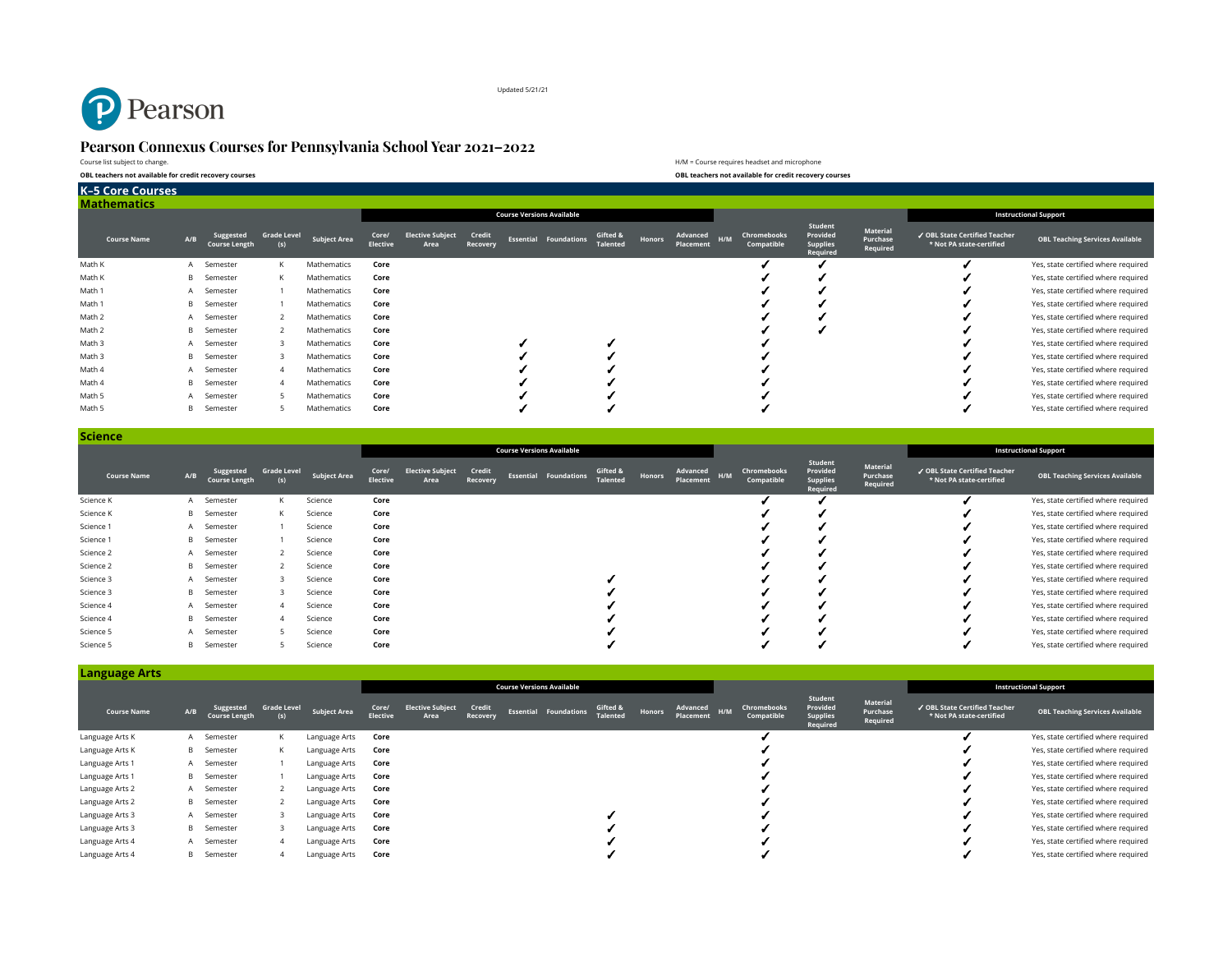| Language Arts 5 | A Semester 5 Language Arts Core |  |  |  | Yes, state certified where required |
|-----------------|---------------------------------|--|--|--|-------------------------------------|
| Language Arts 5 | B Semester 5 Language Arts Core |  |  |  | Yes, state certified where required |

| <b>Social Studies</b>        |              |                                   |                           |                                  |                          |                                 |                    |  |                              |                             |        |                              |     |                              |                                                    |                                  |                                                           |                                        |
|------------------------------|--------------|-----------------------------------|---------------------------|----------------------------------|--------------------------|---------------------------------|--------------------|--|------------------------------|-----------------------------|--------|------------------------------|-----|------------------------------|----------------------------------------------------|----------------------------------|-----------------------------------------------------------|----------------------------------------|
|                              |              |                                   |                           | <b>Course Versions Available</b> |                          |                                 |                    |  |                              |                             |        |                              |     | <b>Instructional Support</b> |                                                    |                                  |                                                           |                                        |
| <b>Course Name</b>           | A/B          | Suggested<br><b>Course Length</b> | <b>Grade Level</b><br>(s) | <b>Subject Area</b>              | Core/<br><b>Elective</b> | <b>Elective Subject</b><br>Area | Credit<br>Recovery |  | <b>Essential Foundations</b> | Gifted &<br><b>Talented</b> | Honors | <b>Advanced</b><br>Placement | H/M | Chromebooks<br>Compatible    | Student<br>Provided<br><b>Supplies</b><br>Required | Material<br>Purchase<br>Required | ✔ OBL State Certified Teacher<br>* Not PA state-certified | <b>OBL Teaching Services Available</b> |
| Social Studies K             |              | A Semester                        | К                         | Social Studies                   | Core                     |                                 |                    |  |                              |                             |        |                              |     |                              |                                                    |                                  |                                                           | Yes, state certified where required    |
| Social Studies K             |              | <b>B</b> Semester                 | К                         | Social Studies                   | Core                     |                                 |                    |  |                              |                             |        |                              |     |                              |                                                    |                                  |                                                           | Yes, state certified where required    |
| Social Studies 1             |              | A Semester                        |                           | Social Studies                   | Core                     |                                 |                    |  |                              |                             |        |                              |     |                              |                                                    |                                  |                                                           | Yes, state certified where required    |
| Social Studies 1             |              | <b>B</b> Semester                 |                           | Social Studies                   | Core                     |                                 |                    |  |                              |                             |        |                              |     |                              |                                                    |                                  |                                                           | Yes, state certified where required    |
| Social Studies 2             |              | A Semester                        |                           | Social Studies                   | Core                     |                                 |                    |  |                              |                             |        |                              |     |                              |                                                    |                                  |                                                           | Yes, state certified where required    |
| Social Studies 2             |              | <b>B</b> Semester                 |                           | Social Studies                   | Core                     |                                 |                    |  |                              |                             |        |                              |     |                              |                                                    |                                  |                                                           | Yes, state certified where required    |
| Social Studies 3             |              | A Semester                        | 3                         | Social Studies                   | Core                     |                                 |                    |  |                              |                             |        |                              |     |                              |                                                    |                                  |                                                           | Yes, state certified where required    |
| Social Studies 3             | B.           | Semester                          | 3                         | Social Studies                   | Core                     |                                 |                    |  |                              |                             |        |                              |     |                              |                                                    |                                  |                                                           | Yes, state certified where required    |
| Pennsylvania State History 4 |              | Semester                          | 4                         | Social Studies                   | Core                     |                                 |                    |  |                              |                             |        |                              |     |                              |                                                    |                                  |                                                           | Yes, state certified where required    |
| Pennsylvania State History 4 | <sub>R</sub> | Semester                          | Δ                         | Social Studies                   | Core                     |                                 |                    |  |                              |                             |        |                              |     |                              |                                                    |                                  |                                                           | Yes, state certified where required    |
| Social Studies 4             |              | A Semester                        | Δ                         | Social Studies                   | Core                     |                                 |                    |  |                              |                             |        |                              |     |                              |                                                    |                                  |                                                           | Yes, state certified where required    |
| Social Studies 4             |              | <b>B</b> Semester                 | $\Delta$                  | Social Studies                   | Core                     |                                 |                    |  |                              |                             |        |                              |     |                              |                                                    |                                  |                                                           | Yes, state certified where required    |
| Social Studies 5             |              | A Semester                        |                           | Social Studies                   | Core                     |                                 |                    |  |                              |                             |        |                              |     |                              |                                                    |                                  |                                                           | Yes, state certified where required    |
| Social Studies 5             | в            | Semester                          |                           | Social Studies                   | Core                     |                                 |                    |  |                              |                             |        |                              |     |                              |                                                    |                                  |                                                           | Yes, state certified where required    |

#### **Health and Physical Education**

|                      |     |                                   |                    |                     | <b>Course Versions Available</b> |                                 |                    |  |                              |                             |        |                       |     |                           |                                                    |                                  |                                                           | <b>Instructional Support</b>           |
|----------------------|-----|-----------------------------------|--------------------|---------------------|----------------------------------|---------------------------------|--------------------|--|------------------------------|-----------------------------|--------|-----------------------|-----|---------------------------|----------------------------------------------------|----------------------------------|-----------------------------------------------------------|----------------------------------------|
| <b>Course Name</b>   | A/B | Suggested<br><b>Course Length</b> | <b>Grade Level</b> | <b>Subject Area</b> | Core/<br><b>Elective</b>         | <b>Elective Subject</b><br>Area | Credit<br>Recovery |  | <b>Essential Foundations</b> | Gifted &<br><b>Talented</b> | Honors | Advanced<br>Placement | H/M | Chromebooks<br>Compatible | Student<br>Provided<br><b>Supplies</b><br>Required | Material<br>Purchase<br>Required | √ OBL State Certified Teacher<br>* Not PA state-certified | <b>OBL Teaching Services Available</b> |
| Physical Education K |     | Yearlong                          | К                  | Health and PE       | Core                             |                                 |                    |  |                              |                             |        |                       |     |                           |                                                    |                                  |                                                           | Yes, state certified where required    |
| Physical Education 1 |     | Yearlong                          |                    | Health and PE       | Core                             |                                 |                    |  |                              |                             |        |                       |     |                           |                                                    |                                  |                                                           | Yes, state certified where required    |
| Physical Education 2 |     | Yearlong                          |                    | Health and PE       | Core                             |                                 |                    |  |                              |                             |        |                       |     |                           |                                                    |                                  |                                                           | Yes, state certified where required    |
| Physical Education 3 |     | Yearlong                          |                    | Health and PE       | Core                             |                                 |                    |  |                              |                             |        |                       |     |                           |                                                    |                                  |                                                           | Yes, state certified where required    |
| Physical Education 4 |     | Yearlong                          | 4                  | Health and PE       | Core                             |                                 |                    |  |                              |                             |        |                       |     |                           |                                                    |                                  |                                                           | Yes, state certified where required    |
| Physical Education 5 |     | Yearlong                          |                    | Health and PE       | Core                             |                                 |                    |  |                              |                             |        |                       |     |                           |                                                    |                                  |                                                           | Yes, state certified where required    |

# **K–5 Electives**

| <b>Humanities</b>             |     |                                   |                           |                     |                                  |                                 |                    |                              |                             |        |                       |     |                           |                                                    |                                  |                                                           |                                        |
|-------------------------------|-----|-----------------------------------|---------------------------|---------------------|----------------------------------|---------------------------------|--------------------|------------------------------|-----------------------------|--------|-----------------------|-----|---------------------------|----------------------------------------------------|----------------------------------|-----------------------------------------------------------|----------------------------------------|
|                               |     |                                   |                           |                     | <b>Course Versions Available</b> |                                 |                    |                              |                             |        |                       |     |                           |                                                    |                                  |                                                           | <b>Instructional Support</b>           |
| <b>Course Name</b>            | A/B | Suggested<br><b>Course Length</b> | <b>Grade Level</b><br>(s) | <b>Subject Area</b> | Core/<br><b>Elective</b>         | <b>Elective Subject</b><br>Area | Credit<br>Recovery | <b>Essential Foundations</b> | Gifted &<br><b>Talented</b> | Honors | Advanced<br>Placement | H/M | Chromebooks<br>Compatible | Student<br>Provided<br><b>Supplies</b><br>Required | Material<br>Purchase<br>Required | ✔ OBL State Certified Teacher<br>* Not PA state-certified | <b>OBL Teaching Services Available</b> |
| Art K                         |     | Yearlong                          | К                         | Humanities          | <b>Elective</b>                  | Art                             |                    |                              |                             |        |                       |     |                           |                                                    |                                  |                                                           | Yes, state certified where required    |
| Art 1                         |     | Yearlong                          |                           | Humanities          | Elective                         | Art                             |                    |                              |                             |        |                       |     |                           |                                                    |                                  |                                                           | Yes, state certified where required    |
| Art 2                         |     | Yearlong                          |                           | Humanities          | Elective                         | Art                             |                    |                              |                             |        |                       |     |                           |                                                    |                                  |                                                           | Yes, state certified where required    |
| Art 3                         |     | Yearlong                          | $\overline{3}$            | Humanities          | <b>Elective</b>                  | Art                             |                    |                              |                             |        |                       |     |                           |                                                    |                                  |                                                           | Yes, state certified where required    |
| Art 4                         |     | Yearlong                          |                           | Humanities          | Elective                         | Art                             |                    |                              |                             |        |                       |     |                           |                                                    |                                  |                                                           | Yes, state certified where required    |
| Art 5                         |     | Yearlong                          | 5                         | Humanities          | Elective                         | Art                             |                    |                              |                             |        |                       |     |                           |                                                    |                                  |                                                           | Yes, state certified where required    |
| <b>Experiencing Music I</b>   |     | Yearlong                          | K-2                       | Humanities          | Elective                         | Music                           |                    |                              |                             |        |                       |     | Plugins                   |                                                    |                                  |                                                           | Yes, state certified where required    |
| <b>Experiencing Music II</b>  |     | Yearlong                          | K-2                       | Humanities          | Elective                         | Music                           |                    |                              |                             |        |                       |     | <b>Plugins</b>            |                                                    |                                  |                                                           | Yes, state certified where required    |
| <b>Experiencing Music III</b> |     | Yearlong                          | K-2                       | Humanities          | Elective                         | Music                           |                    |                              |                             |        |                       |     | <b>Plugins</b>            |                                                    |                                  |                                                           | Yes, state certified where required    |
| Discovering Music I           |     | Yearlong                          | $3 - 5$                   | Humanities          | Elective                         | Music                           |                    |                              |                             |        |                       |     | <b>Plugins</b>            |                                                    |                                  |                                                           | Yes, state certified where required    |
| Discovering Music II          |     | Yearlong                          | $3 - 5$                   | Humanities          | <b>Elective</b>                  | Music                           |                    |                              |                             |        |                       |     | <b>Plugins</b>            |                                                    |                                  |                                                           | Yes, state certified where required    |
| <b>Discovering Music III</b>  |     | Yearlong                          | $3 - 5$                   | Humanities          | Elective                         | Music                           |                    |                              |                             |        |                       |     | <b>Plugins</b>            |                                                    |                                  |                                                           | Yes, state certified where required    |

| <b>Interdisciplinary</b> |  |  |  |                                                                                                                                                                                                                                      |  |  |                     |  |                                                                                                |
|--------------------------|--|--|--|--------------------------------------------------------------------------------------------------------------------------------------------------------------------------------------------------------------------------------------|--|--|---------------------|--|------------------------------------------------------------------------------------------------|
|                          |  |  |  | <b>Course Versions Available</b>                                                                                                                                                                                                     |  |  |                     |  | <b>Instructional Support</b>                                                                   |
| <b>Course Name</b>       |  |  |  | A/B Suggested GradeLevel Subject Area<br>A/B Course Length (s) Subject Area Elective Area Recovery Essential Foundations Gifted & Honors Advanced H/M Chromebooks Provided Material<br>Course Length (s) Subject Area Recovery Essen |  |  | Student<br>Required |  | ↓ OBL State Certified Teacher<br>★ Not PA state-certified      OBL Teaching Services Available |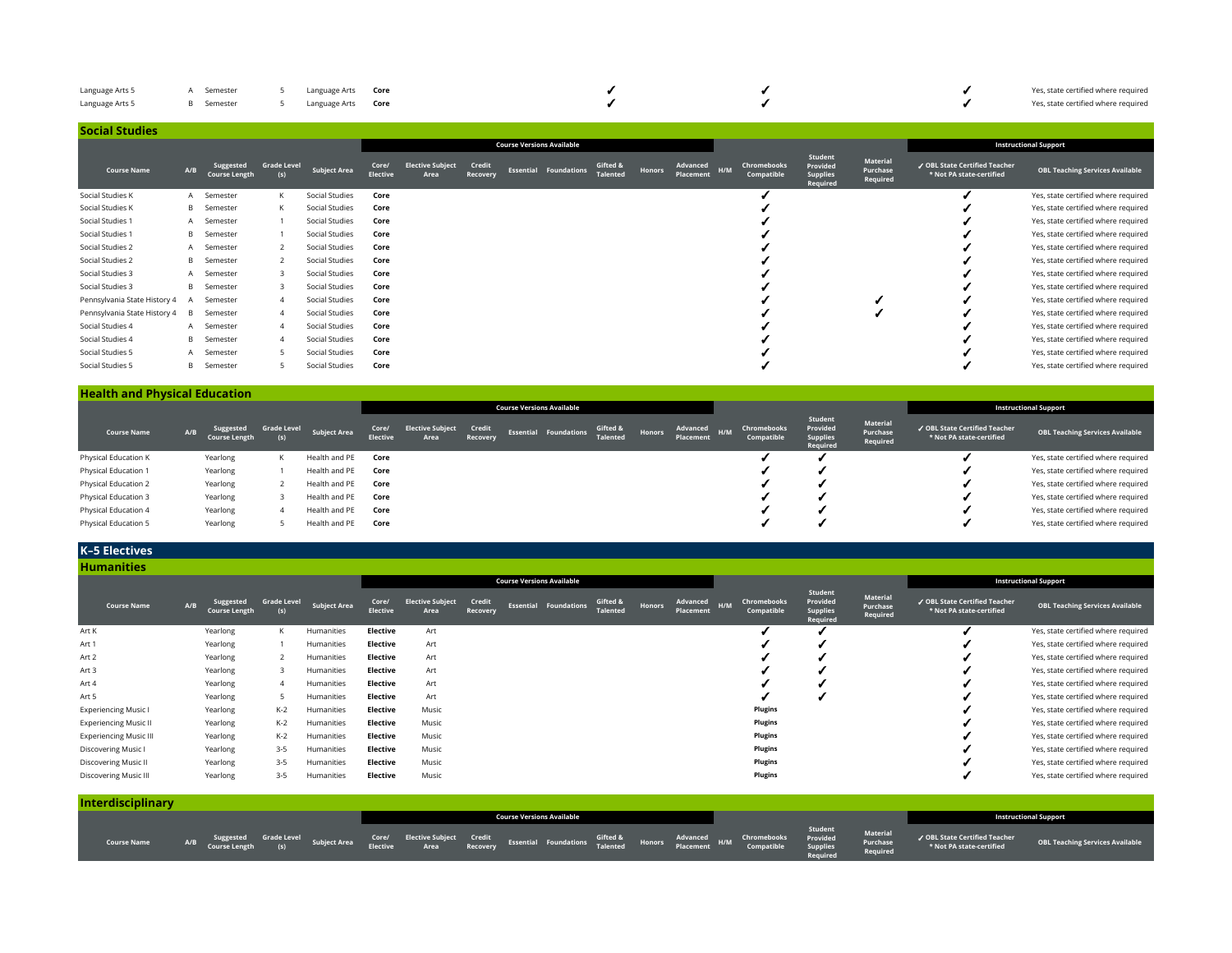| Home Life                                 |     | Semester                          | K-8                       | Elective     | <b>Elective</b> Interdisciplinary           |  |                                  |  |  |                                             |                                  |                                                           | OBL teaching services available        |
|-------------------------------------------|-----|-----------------------------------|---------------------------|--------------|---------------------------------------------|--|----------------------------------|--|--|---------------------------------------------|----------------------------------|-----------------------------------------------------------|----------------------------------------|
| <b>Language Arts</b>                      |     |                                   |                           |              |                                             |  |                                  |  |  |                                             |                                  |                                                           |                                        |
|                                           |     |                                   |                           |              |                                             |  | <b>Course Versions Available</b> |  |  |                                             |                                  |                                                           | <b>Instructional Support</b>           |
| <b>Course Name</b>                        | A/B | Suggested<br><b>Course Length</b> | <b>Grade Level</b><br>(s) | Subject Area |                                             |  |                                  |  |  | Student<br>Provided<br>Supplies<br>Required | Material<br>Purchase<br>Required | √ OBL State Certified Teacher<br>* Not PA state-certified | <b>OBL Teaching Services Available</b> |
| Gifted and Talented<br>Literature Study 2 |     | Yearlong                          |                           |              | Language Arts <b>Elective</b> Language Arts |  |                                  |  |  |                                             |                                  |                                                           | Yes, state certified where required    |

| <b>Technology</b>                               |     |                                   |                           |                     |                          |                                 |                    |                                  |                             |               |                       |     |                           |                                                    |                                  |                                                           |                                        |
|-------------------------------------------------|-----|-----------------------------------|---------------------------|---------------------|--------------------------|---------------------------------|--------------------|----------------------------------|-----------------------------|---------------|-----------------------|-----|---------------------------|----------------------------------------------------|----------------------------------|-----------------------------------------------------------|----------------------------------------|
|                                                 |     |                                   |                           |                     |                          |                                 |                    | <b>Course Versions Available</b> |                             |               |                       |     |                           |                                                    |                                  |                                                           | <b>Instructional Support</b>           |
| <b>Course Name</b>                              | A/B | Suggested<br><b>Course Length</b> | <b>Grade Level</b><br>(s) | <b>Subject Area</b> | Core/<br><b>Elective</b> | <b>Elective Subject</b><br>Area | Credit<br>Recovery | <b>Essential Foundations</b>     | Gifted &<br><b>Talented</b> | <b>Honors</b> | Advanced<br>Placement | H/M | Chromebooks<br>Compatible | Student<br>Provided<br><b>Supplies</b><br>Required | Material<br>Purchase<br>Required | ✔ OBL State Certified Teacher<br>* Not PA state-certified | <b>OBL Teaching Services Available</b> |
| Educational Technology and<br>Online Learning K |     | Yearlong                          | K                         | Technology          | <b>Elective</b>          | Educational<br>Technology       |                    |                                  |                             |               |                       |     | Install                   |                                                    |                                  |                                                           | Yes, state certified where required    |
| Educational Technology and<br>Online Learning 1 |     | Yearlong                          |                           | Technology          | Elective                 | Educational<br>Technology       |                    |                                  |                             |               |                       |     | Install                   |                                                    |                                  |                                                           | Yes, state certified where required    |
| Educational Technology and<br>Online Learning 2 |     | Yearlong                          |                           | Technology          | <b>Elective</b>          | Educational<br>Technology       |                    |                                  |                             |               |                       |     | Install                   |                                                    |                                  |                                                           | Yes, state certified where required    |
| Educational Technology and<br>Online Learning 3 |     | Yearlong                          |                           | Technology          | Elective                 | Educational<br>Technology       |                    |                                  |                             |               |                       |     |                           |                                                    |                                  |                                                           | Yes, state certified where required    |
| Educational Technology and<br>Online Learning 4 |     | Yearlong                          | 4                         | Technology          | <b>Elective</b>          | Educational<br>Technology       |                    |                                  |                             |               |                       |     |                           |                                                    |                                  |                                                           | Yes, state certified where required    |
| Educational Technology and<br>Online Learning 5 |     | Yearlong                          |                           | Technology          | <b>Elective</b>          | Educational<br>Technology       |                    |                                  |                             |               |                       |     |                           |                                                    |                                  |                                                           | Yes, state certified where required    |
| WebQuest                                        |     | Yearlong                          | K-8                       | Technology          | <b>Elective</b>          | Other                           |                    |                                  |                             |               |                       |     |                           |                                                    |                                  | $\star$                                                   | OBL teaching services available        |

| <b>World Languages</b>   |                                          |                           |                     |                   |                                 |                    |                                  |                             |        |                       |     |                           |                                                    |                                  |                                                           |                                        |
|--------------------------|------------------------------------------|---------------------------|---------------------|-------------------|---------------------------------|--------------------|----------------------------------|-----------------------------|--------|-----------------------|-----|---------------------------|----------------------------------------------------|----------------------------------|-----------------------------------------------------------|----------------------------------------|
|                          |                                          |                           |                     |                   |                                 |                    | <b>Course Versions Available</b> |                             |        |                       |     |                           |                                                    |                                  |                                                           | <b>Instructional Support</b>           |
| <b>Course Name</b>       | Suggested<br>A/B<br><b>Course Length</b> | <b>Grade Level</b><br>(s) | <b>Subject Area</b> | Core/<br>Elective | <b>Elective Subject</b><br>Area | Credit<br>Recovery | <b>Essential Foundations</b>     | Gifted &<br><b>Talented</b> | Honors | Advanced<br>Placement | H/M | Chromebooks<br>Compatible | Student<br>Provided<br><b>Supplies</b><br>Required | Material<br>Purchase<br>Required | √ OBL State Certified Teacher<br>* Not PA state-certified | <b>OBL Teaching Services Available</b> |
| Elementary Chinese I     | Yearlong                                 | $3 - 5$                   | World<br>Languages  | Elective          | World<br>Languages              |                    |                                  |                             |        |                       |     |                           |                                                    |                                  |                                                           | Yes, state certified where required    |
| Elementary Chinese II    | Yearlong                                 | $3 - 5$                   | World<br>Languages  | Elective          | World<br>Languages              |                    |                                  |                             |        |                       |     |                           |                                                    |                                  |                                                           | Yes, state certified where required    |
| Elementary Sign Language | Yearlong                                 | K-5                       | World<br>Languages  | Elective          | World<br>Languages              |                    |                                  |                             |        |                       |     |                           |                                                    |                                  | *                                                         | OBL teaching services available        |
| Elementary Spanish I     | Yearlong                                 | $3 - 5$                   | World<br>Languages  | Elective          | World<br>Languages              |                    |                                  |                             |        |                       |     |                           |                                                    |                                  |                                                           | Yes, state certified where required    |
| Elementary Spanish II    | Yearlong                                 | $3 - 5$                   | World<br>Languages  | Elective          | World<br>Languages              |                    |                                  |                             |        |                       |     |                           |                                                    |                                  |                                                           | Yes, state certified where required    |

| 6-8 Core Courses                    |     |                                   |                           |                     |                          |                                 |                    |                                  |                      |               |                       |     |                           |                                                           |                                  |                                                           |                                        |
|-------------------------------------|-----|-----------------------------------|---------------------------|---------------------|--------------------------|---------------------------------|--------------------|----------------------------------|----------------------|---------------|-----------------------|-----|---------------------------|-----------------------------------------------------------|----------------------------------|-----------------------------------------------------------|----------------------------------------|
| <b>Mathematics</b>                  |     |                                   |                           |                     |                          |                                 |                    |                                  |                      |               |                       |     |                           |                                                           |                                  |                                                           |                                        |
|                                     |     |                                   |                           |                     |                          |                                 |                    | <b>Course Versions Available</b> |                      |               |                       |     |                           |                                                           |                                  |                                                           | <b>Instructional Support</b>           |
| Course Name                         | A/B | Suggested<br><b>Course Length</b> | <b>Grade Level</b><br>(s) | <b>Subject Area</b> | Core/<br><b>Elective</b> | <b>Elective Subject</b><br>Area | Credit<br>Recovery | <b>Essential Foundations</b>     | Gifted &<br>Talented | <b>Honors</b> | Advanced<br>Placement | H/M | Chromebooks<br>Compatible | Student<br>Provided<br><b>Supplies</b><br><b>Required</b> | Material<br>Purchase<br>Required | √ OBL State Certified Teacher<br>* Not PA state-certified | <b>OBL Teaching Services Available</b> |
| Basic Math 1 (M)                    |     | Yearlong                          | $6 - 8$                   | Mathematics         | Core                     |                                 |                    |                                  |                      |               |                       |     |                           |                                                           |                                  |                                                           | No OBL teaching services available     |
| Basic Math 2 (M)                    |     | Yearlong                          | $6 - 8$                   | Mathematics         | Core                     |                                 |                    |                                  |                      |               |                       |     |                           |                                                           |                                  |                                                           | No OBL teaching services available     |
| Basic Math 3 (M)                    |     | Yearlong                          | $6 - 8$                   | Mathematics         | Core                     |                                 |                    |                                  |                      |               |                       |     |                           |                                                           |                                  |                                                           | No OBL teaching services available     |
| Basic Math 4 (M)                    |     | Yearlong                          | $6 - 8$                   | Mathematics         | Core                     |                                 |                    |                                  |                      |               |                       |     |                           |                                                           |                                  |                                                           | No OBL teaching services available     |
| Math 6                              |     | A Semester                        | -6                        | Mathematics         | Core                     |                                 |                    |                                  |                      |               |                       |     |                           |                                                           |                                  |                                                           | Yes, state certified where required    |
| Math 6                              | B   | Semester                          |                           | Mathematics         | Core                     |                                 |                    |                                  |                      |               |                       |     |                           |                                                           |                                  |                                                           | Yes, state certified where required    |
| Math 7                              | A   | Semester                          |                           | Mathematics         | Core                     |                                 |                    |                                  |                      |               |                       |     |                           |                                                           |                                  |                                                           | Yes, state certified where required    |
| Math 7                              | B   | Semester                          |                           | Mathematics         | Core                     |                                 |                    |                                  |                      |               |                       |     |                           |                                                           |                                  |                                                           | Yes, state certified where required    |
| Algebra Readiness (Pre-<br>Algebra) |     | A Semester                        |                           | Mathematics         | Core                     |                                 |                    |                                  |                      |               |                       |     |                           |                                                           |                                  |                                                           | Yes, state certified where required    |
| Algebra Readiness (Pre-<br>Algebra) | B   | Semester                          | 8                         | Mathematics         | Core                     |                                 |                    |                                  |                      |               |                       |     |                           |                                                           |                                  |                                                           | Yes, state certified where required    |
| Algebra 1 (M)                       |     | Semester                          | $6 - 8$                   | Mathematics         | Core                     |                                 |                    |                                  |                      |               |                       |     |                           |                                                           |                                  |                                                           | No OBL teaching services available     |
| Algebra 1 (M)                       | В   | Semester                          | $6 - 8$                   | Mathematics         | Core                     |                                 |                    |                                  |                      |               |                       |     |                           |                                                           |                                  |                                                           | No OBL teaching services available     |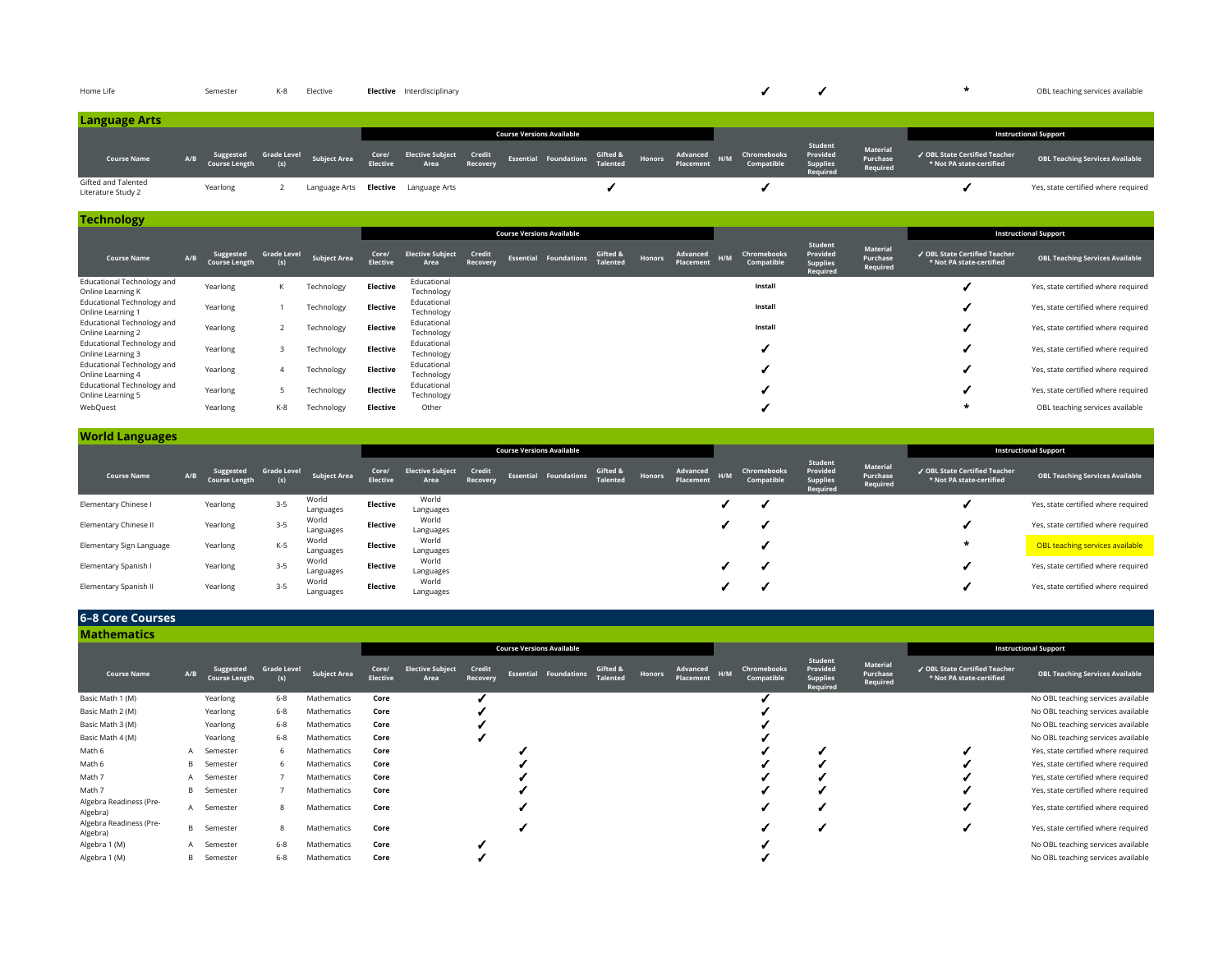| Gifted and Talented Math 8<br>(Geometry)    | Semester          |     | Mathematics | Core |  |  | Yes, state certified where required |
|---------------------------------------------|-------------------|-----|-------------|------|--|--|-------------------------------------|
| Gifted and Talented Math 8<br>(Geometry)    | <b>B</b> Semester |     | Mathematics | Core |  |  | Yes, state certified where required |
| Gifted and Talented Math 6<br>(Pre-Algebra) | Semester          |     | Mathematics | Core |  |  | Yes, state certified where required |
| Gifted and Talented Math 6<br>(Pre-Algebra) | <b>B</b> Semester |     | Mathematics | Core |  |  | Yes, state certified where required |
| Gifted and Talented Math 7<br>(Algebra 1)   | Semester          |     | Mathematics | Core |  |  | Yes, state certified where required |
| Gifted and Talented Math 7<br>(Algebra 1)   | <b>B</b> Semester |     | Mathematics | Core |  |  | Yes, state certified where required |
| Pre-Algebra (M) (U)                         | A Semester        | 6-8 | Mathematics | Core |  |  | No OBL teaching services available  |
| Pre-Algebra (M) (U)                         | <b>B</b> Semester | 6-8 | Mathematics | Core |  |  | No OBL teaching services available  |

| <b>Science</b>             |     |                                   |                           |                     |                          |                                  |                    |  |                              |                             |        |                           |  |                           |                                                    |                                  |                                                           |                                        |
|----------------------------|-----|-----------------------------------|---------------------------|---------------------|--------------------------|----------------------------------|--------------------|--|------------------------------|-----------------------------|--------|---------------------------|--|---------------------------|----------------------------------------------------|----------------------------------|-----------------------------------------------------------|----------------------------------------|
|                            |     |                                   |                           |                     |                          | <b>Course Versions Available</b> |                    |  |                              |                             |        |                           |  |                           |                                                    |                                  |                                                           | <b>Instructional Support</b>           |
| <b>Course Name</b>         | A/B | Suggested<br><b>Course Length</b> | <b>Grade Level</b><br>(s) | <b>Subject Area</b> | Core/<br><b>Elective</b> | <b>Elective Subject</b><br>Area  | Credit<br>Recovery |  | <b>Essential Foundations</b> | Gifted &<br><b>Talented</b> | Honors | Advanced H/M<br>Placement |  | Chromebooks<br>Compatible | Student<br>Provided<br><b>Supplies</b><br>Required | Material<br>Purchase<br>Required | ✔ OBL State Certified Teacher<br>* Not PA state-certified | <b>OBL Teaching Services Available</b> |
| Science 6                  |     | A Semester                        | $6 - 8$                   | Science             | Core                     |                                  |                    |  |                              |                             |        |                           |  |                           |                                                    |                                  |                                                           | Yes, state certified where required    |
| Science 6                  | B   | Semester                          | $6 - 8$                   | Science             | Core                     |                                  |                    |  |                              |                             |        |                           |  |                           |                                                    |                                  |                                                           | Yes, state certified where required    |
| Science 7                  |     | A Semester                        | $6 - 8$                   | Science             | Core                     |                                  |                    |  |                              |                             |        |                           |  |                           |                                                    |                                  |                                                           | Yes, state certified where required    |
| Science 7                  |     | <b>B</b> Semester                 | $6 - 8$                   | Science             | Core                     |                                  |                    |  |                              |                             |        |                           |  |                           |                                                    |                                  |                                                           | Yes, state certified where required    |
| Science 8                  | A   | Semester                          | $6 - 8$                   | Science             | Core                     |                                  |                    |  |                              |                             |        |                           |  |                           |                                                    |                                  |                                                           | Yes, state certified where required    |
| Science 8                  | B   | Semester                          | $6 - 8$                   | Science             | Core                     |                                  |                    |  |                              |                             |        |                           |  |                           |                                                    |                                  |                                                           | Yes, state certified where required    |
| Earth Science (M) (U)      |     | Yearlong                          | $6 - 8$                   | Science             | Core                     |                                  |                    |  |                              |                             |        |                           |  |                           |                                                    |                                  |                                                           | No OBL teaching services available     |
| Life Science (M) (U)       |     | Yearlong                          | $6 - 8$                   | Science             | Core                     |                                  |                    |  |                              |                             |        |                           |  |                           |                                                    |                                  |                                                           | No OBL teaching services available     |
| Physical Science (M) (U)   |     | Yearlong                          | $6 - 8$                   | Science             | Core                     |                                  |                    |  |                              |                             |        |                           |  |                           |                                                    |                                  |                                                           | No OBL teaching services available     |
| Science and Technology (M) |     | Semester                          | $6 - 8$                   | Science             | Core                     |                                  |                    |  |                              |                             |        |                           |  |                           |                                                    |                                  |                                                           | No OBL teaching services available     |

## **Language Arts**

|                    |     |                                   |                    |               | <b>Course Versions Available</b> |                                 |                    |  |                              |                             |        |                       |     |                           |                                                    |                                  |                                                           | <b>Instructional Support</b>           |
|--------------------|-----|-----------------------------------|--------------------|---------------|----------------------------------|---------------------------------|--------------------|--|------------------------------|-----------------------------|--------|-----------------------|-----|---------------------------|----------------------------------------------------|----------------------------------|-----------------------------------------------------------|----------------------------------------|
| <b>Course Name</b> | A/B | Suggested<br><b>Course Length</b> | <b>Grade Level</b> | Subject Area  | Core/<br><b>Elective</b>         | <b>Elective Subject</b><br>Area | Credit<br>Recovery |  | <b>Essential Foundations</b> | Gifted &<br><b>Talented</b> | Honors | Advanced<br>Placement | H/M | Chromebooks<br>Compatible | Student<br>Provided<br><b>Supplies</b><br>Required | Material<br>Purchase<br>Required | ✔ OBL State Certified Teacher<br>* Not PA state-certified | <b>OBL Teaching Services Available</b> |
| Language Arts 6    |     | A Semester                        | 6                  | Language Arts | Core                             |                                 |                    |  |                              |                             |        |                       |     |                           |                                                    |                                  |                                                           | Yes, state certified where required    |
| Language Arts 6    |     | <b>B</b> Semester                 | 6                  | Language Arts | Core                             |                                 |                    |  |                              |                             |        |                       |     |                           |                                                    |                                  |                                                           | Yes, state certified where required    |
| Language Arts 7    |     | A Semester                        |                    | Language Arts | Core                             |                                 |                    |  |                              |                             |        |                       |     |                           |                                                    |                                  |                                                           | Yes, state certified where required    |
| Language Arts 7    |     | <b>B</b> Semester                 |                    | Language Arts | Core                             |                                 |                    |  |                              |                             |        |                       |     |                           |                                                    |                                  |                                                           | Yes, state certified where required    |
| Language Arts 8    |     | A Semester                        | 8                  | Language Arts | Core                             |                                 |                    |  |                              |                             |        |                       |     |                           |                                                    |                                  |                                                           | Yes, state certified where required    |
| Language Arts 8    |     | <b>B</b> Semester                 | 8                  | Language Arts | Core                             |                                 |                    |  |                              |                             |        |                       |     |                           |                                                    |                                  |                                                           | Yes, state certified where required    |
| English (M) (U)    |     | Yearlong                          | $6 - 8$            | Language Arts | Core                             |                                 |                    |  |                              |                             |        |                       |     |                           |                                                    |                                  |                                                           | No OBL teaching services available     |

| <b>Social Studies</b>                     |     |                                   |                           |                     |                          |                                 |                    |                                  |                              |                             |        |                       |     |                           |                                                    |                                  |                                                           |                                        |
|-------------------------------------------|-----|-----------------------------------|---------------------------|---------------------|--------------------------|---------------------------------|--------------------|----------------------------------|------------------------------|-----------------------------|--------|-----------------------|-----|---------------------------|----------------------------------------------------|----------------------------------|-----------------------------------------------------------|----------------------------------------|
|                                           |     |                                   |                           |                     |                          |                                 |                    | <b>Course Versions Available</b> |                              |                             |        |                       |     |                           |                                                    |                                  |                                                           | <b>Instructional Support</b>           |
| Course Name                               | A/B | Suggested<br><b>Course Length</b> | <b>Grade Level</b><br>(s) | <b>Subject Area</b> | Core/<br><b>Elective</b> | <b>Elective Subject</b><br>Area | Credit<br>Recovery |                                  | <b>Essential Foundations</b> | Gifted &<br><b>Talented</b> | Honors | Advanced<br>Placement | H/M | Chromebooks<br>Compatible | Student<br>Provided<br><b>Supplies</b><br>Required | Material<br>Purchase<br>Required | ✔ OBL State Certified Teacher<br>* Not PA state-certified | <b>OBL Teaching Services Available</b> |
| Social Studies 6                          |     | A Semester                        | $6 - 8$                   | Social Studies      | Core                     |                                 |                    |                                  |                              |                             |        |                       |     |                           |                                                    |                                  |                                                           | Yes, state certified where required    |
| Social Studies 6                          |     | <b>B</b> Semester                 | $6 - 8$                   | Social Studies      | Core                     |                                 |                    |                                  |                              |                             |        |                       |     |                           |                                                    |                                  |                                                           | Yes, state certified where required    |
| Social Studies 7                          |     | A Semester                        | $6 - 8$                   | Social Studies      | Core                     |                                 |                    |                                  |                              |                             |        |                       |     |                           |                                                    |                                  |                                                           | Yes, state certified where required    |
| Social Studies 7                          |     | <b>B</b> Semester                 | $6 - 8$                   | Social Studies      | Core                     |                                 |                    |                                  |                              |                             |        |                       |     |                           |                                                    |                                  |                                                           | Yes, state certified where required    |
| Social Studies 8                          |     | A Semester                        | $6 - 8$                   | Social Studies      | Core                     |                                 |                    |                                  |                              |                             |        |                       |     |                           |                                                    |                                  |                                                           | Yes, state certified where required    |
| Social Studies 8                          |     | <b>B</b> Semester                 | $6 - 8$                   | Social Studies      | Core                     |                                 |                    |                                  |                              |                             |        |                       |     |                           |                                                    |                                  |                                                           | Yes, state certified where required    |
| American History (M) (U)                  |     | Semester                          | $6 - 8$                   | Social Studies      | Core                     |                                 |                    |                                  |                              |                             |        |                       |     |                           |                                                    |                                  |                                                           | No OBL teaching services available     |
| Civics: Foundations of<br>Citizenship (M) |     | Semester                          | $6 - 8$                   | Social Studies      | Core                     |                                 |                    |                                  |                              |                             |        |                       |     |                           |                                                    |                                  |                                                           | No OBL teaching services available     |
| World Studies (M) (U)                     |     | Semester                          | $6 - 8$                   | Social Studies      | Core                     |                                 |                    |                                  |                              |                             |        |                       |     |                           |                                                    |                                  |                                                           | No OBL teaching services available     |
|                                           |     |                                   |                           |                     |                          |                                 |                    |                                  |                              |                             |        |                       |     |                           |                                                    |                                  |                                                           |                                        |

**Health and Physical Education Course Versions Available Instructional Support**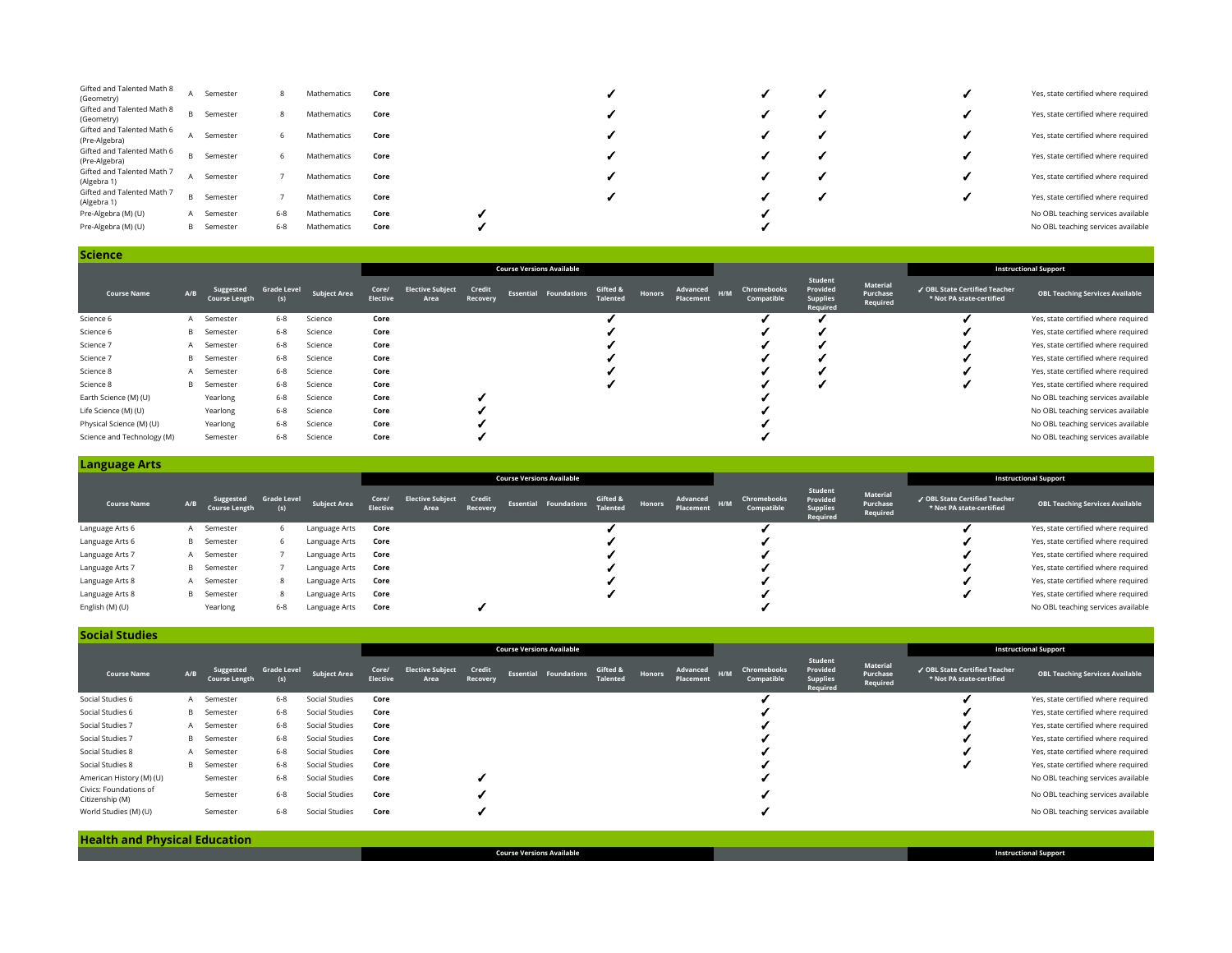| <b>Course Name</b>                 | A/B | Suggested<br>Course Length | <b>Grade Level</b> | Subject Area  |      |  |  |  | Core/ Elective Subject Credit Essential Foundations Gifted & Honors Advanced H/M Chromebooks<br>Elective Area Recovery Essential Foundations Talented Honors Placement Compatible | Student<br>Provided<br>Supplies<br>Reauired | <b>Material</b><br>Purchase<br>Required | ✔ OBL State Certified Teacher<br>* Not PA state-certified | <b>OBL Teaching Services Available</b> |
|------------------------------------|-----|----------------------------|--------------------|---------------|------|--|--|--|-----------------------------------------------------------------------------------------------------------------------------------------------------------------------------------|---------------------------------------------|-----------------------------------------|-----------------------------------------------------------|----------------------------------------|
| Health and Physical<br>Education 6 |     | Yearlong                   |                    | Health and PE | Core |  |  |  |                                                                                                                                                                                   |                                             |                                         |                                                           | Yes, state certified where required    |
| Health and Physical<br>Education 7 |     | Yearlong                   |                    | Health and PE | Core |  |  |  |                                                                                                                                                                                   |                                             |                                         |                                                           | Yes, state certified where required    |
| Health and Physical<br>Education 8 |     | Yearlong                   |                    | Health and PE | Core |  |  |  |                                                                                                                                                                                   |                                             |                                         |                                                           | Yes, state certified where required    |

## **Humanities**

|                                             |     |                                   |                           |                     |                          |                                 |                    | <b>Course Versions Available</b> |                             |               |                              |     |                           |                                                    |                                  |                                                           | <b>Instructional Support</b>           |
|---------------------------------------------|-----|-----------------------------------|---------------------------|---------------------|--------------------------|---------------------------------|--------------------|----------------------------------|-----------------------------|---------------|------------------------------|-----|---------------------------|----------------------------------------------------|----------------------------------|-----------------------------------------------------------|----------------------------------------|
| <b>Course Name</b>                          | A/B | Suggested<br><b>Course Length</b> | <b>Grade Level</b><br>(s) | <b>Subject Area</b> | Core/<br><b>Elective</b> | <b>Elective Subject</b><br>Area | Credit<br>Recovery | <b>Essential Foundations</b>     | Gifted &<br><b>Talented</b> | <b>Honors</b> | Advanced<br><b>Placement</b> | H/M | Chromebooks<br>Compatible | Student<br>Provided<br><b>Supplies</b><br>Required | Material<br>Purchase<br>Required | ✔ OBL State Certified Teacher<br>* Not PA state-certified | <b>OBL Teaching Services Available</b> |
| Art 6                                       |     | Semester                          | 6                         | Humanities          | Elective                 | Art                             |                    |                                  |                             |               |                              |     |                           |                                                    |                                  |                                                           | Yes, state certified where required    |
| Art 6                                       | B   | Semester                          | 6                         | Humanities          | Elective                 | Art                             |                    |                                  |                             |               |                              |     |                           |                                                    |                                  |                                                           | Yes, state certified where required    |
| Art 7                                       | A   | Semester                          |                           | Humanities          | Elective                 | Art                             |                    |                                  |                             |               |                              |     |                           |                                                    |                                  |                                                           | Yes, state certified where required    |
| Art 7                                       | B.  | Semester                          |                           | Humanities          | Elective                 | Art                             |                    |                                  |                             |               |                              |     |                           |                                                    |                                  |                                                           | Yes, state certified where required    |
| Art 8                                       |     | A Semester                        | 8                         | Humanities          | Elective                 | Art                             |                    |                                  |                             |               |                              |     |                           |                                                    |                                  |                                                           | Yes, state certified where required    |
| Art 8                                       | B   | Semester                          | 8                         | Humanities          | Elective                 | Art                             |                    |                                  |                             |               |                              |     |                           |                                                    |                                  |                                                           | Yes, state certified where required    |
| <b>Exploring Music I</b>                    |     | Semester                          | $6 - 8$                   | Humanities          | <b>Elective</b>          | Music                           |                    |                                  |                             |               |                              |     | <b>Plugins</b>            |                                                    |                                  |                                                           | Yes, state certified where required    |
| <b>Exploring Music II</b>                   |     | Semester                          | $6 - 8$                   | Humanities          | Elective                 | Music                           |                    |                                  |                             |               |                              |     | <b>Plugins</b>            |                                                    |                                  |                                                           | Yes, state certified where required    |
| <b>Exploring Music III</b>                  |     | Semester                          | $6 - 8$                   | Humanities          | Elective                 | Music                           |                    |                                  |                             |               |                              |     | Plugins                   |                                                    |                                  |                                                           | Yes, state certified where required    |
| Middle School Digital Art<br>and Design (E) |     | Semester                          | $6 - 8$                   | Humanities          | Elective                 | Technology                      |                    |                                  |                             |               |                              |     |                           |                                                    |                                  |                                                           | Yes, state certified where required    |
| Middle School Photography<br>I(E)           |     | Semester                          | $6 - 8$                   | Humanities          | Elective                 | Art                             |                    |                                  |                             |               |                              |     |                           |                                                    |                                  |                                                           | No OBL teaching services available     |
| Middle School Photography<br>I(E)           | B.  | Semester                          | $6 - 8$                   | Humanities          | Elective                 | Art                             |                    |                                  |                             |               |                              |     |                           |                                                    |                                  |                                                           | No OBL teaching services available     |

| <b>Interdisciplinary</b> |     |          |     |           |                                                                                                                                                                                                                                   |  |                                  |  |  |                     |                                  |                                                           |                                        |
|--------------------------|-----|----------|-----|-----------|-----------------------------------------------------------------------------------------------------------------------------------------------------------------------------------------------------------------------------------|--|----------------------------------|--|--|---------------------|----------------------------------|-----------------------------------------------------------|----------------------------------------|
|                          |     |          |     |           |                                                                                                                                                                                                                                   |  | <b>Course Versions Available</b> |  |  |                     |                                  |                                                           | <b>Instructional Support</b>           |
| <b>Course Name</b>       | A/B |          |     |           | Suggested GradeLevel SubjectArea Tore/ ElectiveSubject Credit Essential Foundations Gifted & Honors Advanced H/M Chromebooks Provided<br>CourseLength (s) SubjectArea Elective Area Recovery Essential Foundations Talented Place |  |                                  |  |  | Student<br>Required | Material<br>Purchase<br>Required | ✔ OBL State Certified Teacher<br>* Not PA state-certified | <b>OBL Teaching Services Available</b> |
| Home Life                |     | Semester | K-8 | Electives | <b>Elective</b> Interdisciplinary                                                                                                                                                                                                 |  |                                  |  |  |                     |                                  |                                                           | OBL teaching services available        |

| <b>Other</b>                 |     |                                   |                           |              |                          |                                 |                    |                                  |                             |        |                              |                           |                                                    |                                  |                                                           |                                        |
|------------------------------|-----|-----------------------------------|---------------------------|--------------|--------------------------|---------------------------------|--------------------|----------------------------------|-----------------------------|--------|------------------------------|---------------------------|----------------------------------------------------|----------------------------------|-----------------------------------------------------------|----------------------------------------|
|                              |     |                                   |                           |              |                          |                                 |                    | <b>Course Versions Available</b> |                             |        |                              |                           |                                                    |                                  |                                                           | <b>Instructional Support</b>           |
| <b>Course Name</b>           | A/B | Suggested<br><b>Course Length</b> | <b>Grade Level</b><br>(s) | Subject Area | Core/<br><b>Elective</b> | <b>Elective Subject</b><br>Area | Credit<br>Recovery | <b>Essential Foundations</b>     | Gifted &<br><b>Talented</b> | Honors | Advanced<br>H/M<br>Placement | Chromebooks<br>Compatible | Student<br>Provided<br><b>Supplies</b><br>Required | Material<br>Purchase<br>Required | √ OBL State Certified Teacher<br>* Not PA state-certified | <b>OBL Teaching Services Available</b> |
| MS Career Exploration I (E)  |     | Semester                          | $6 - 8$                   | Other        | Elective                 | Other                           |                    |                                  |                             |        |                              |                           |                                                    |                                  |                                                           | OBL teaching services available        |
| MS Career Exploration II (E) |     | Semester                          | $6 - 8$                   | Other        | Elective                 | Other                           |                    |                                  |                             |        |                              |                           |                                                    |                                  | $\star$                                                   | OBL teaching services available        |
| MS Journalism (E)            |     | Yearlong                          | $6 - 8$                   | Other        | Elective                 | Other                           |                    |                                  |                             |        |                              |                           |                                                    |                                  | $\star$                                                   | OBL teaching services available        |
| MS Journalism (E)            |     | A Semester                        | $6 - 8$                   | Other        | Elective                 | Other                           |                    |                                  |                             |        |                              |                           |                                                    |                                  | *                                                         | OBL teaching services available        |
| MS Journalism (E)            |     | <b>B</b> Semester                 | $6 - 8$                   | Other        | Elective                 | Other                           |                    |                                  |                             |        |                              |                           |                                                    |                                  | $\star$                                                   | OBL teaching services available        |
| MS Study Skills (AAI)        |     | Semester                          | $6 - 8$                   | Other        | Elective                 | Other                           |                    |                                  |                             |        |                              |                           |                                                    |                                  | $\star$                                                   | OBL teaching services available        |
| WebQuest                     |     | Semester                          | K-8                       | Other        | Elective                 | Other                           |                    |                                  |                             |        |                              |                           |                                                    |                                  | *                                                         | OBL teaching services available        |

| <b>Technology</b>                               |                                          |                    |              |                          |                                        |          |                                   |          |        |                       |     |                           |                                                    |                                  |                                                           |                                        |
|-------------------------------------------------|------------------------------------------|--------------------|--------------|--------------------------|----------------------------------------|----------|-----------------------------------|----------|--------|-----------------------|-----|---------------------------|----------------------------------------------------|----------------------------------|-----------------------------------------------------------|----------------------------------------|
|                                                 |                                          |                    |              |                          |                                        |          | <b>Course Versions Available</b>  |          |        |                       |     |                           |                                                    |                                  |                                                           | <b>Instructional Support</b>           |
| <b>Course Name</b>                              | Suggested<br>A/B<br><b>Course Length</b> | Grade Level<br>(s) | Subject Area | Core/<br><b>Elective</b> | <b>Elective Subject Credit</b><br>Area | Recovery | Essential Foundations Talented Ho | Gifted & | Honors | Advanced<br>Placement | H/M | Chromebooks<br>Compatible | Student<br>Provided<br><b>Supplies</b><br>Required | Material<br>Purchase<br>Required | ✔ OBL State Certified Teacher<br>* Not PA state-certified | <b>OBL Teaching Services Available</b> |
| Educational Technology and<br>Online Learning 6 | Yearlong                                 | h                  | Technology   | <b>Elective</b>          | Educational<br>Technology              |          |                                   |          |        |                       |     |                           |                                                    |                                  |                                                           | Yes, state certified where required    |
| Educational Technology and<br>Online Learning 7 | Yearlong                                 |                    | Technology   | Elective                 | Educational<br>Technology              |          |                                   |          |        |                       |     |                           |                                                    |                                  |                                                           | Yes, state certified where required    |
| Educational Technology and<br>Online Learning 8 | Yearlong                                 | $8 - 12$           | Technology   | <b>Elective</b>          | Educational<br>Technology              |          |                                   |          |        |                       |     |                           |                                                    |                                  |                                                           | Yes, state certified where required    |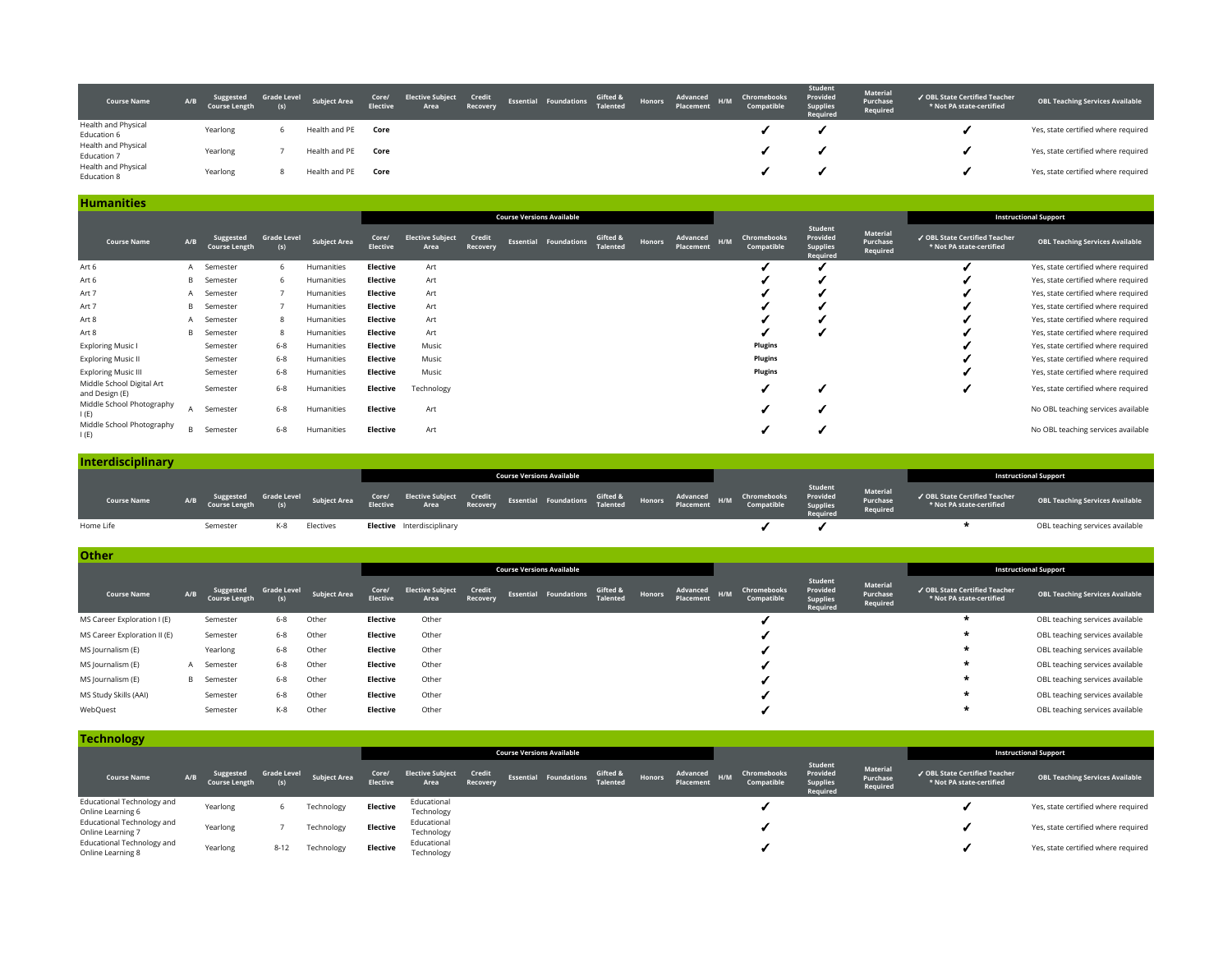| <b>World Languages</b> |     |                                   |                           |                     |                          |                                 |                    |                                  |                             |        |                       |     |                           |                                                    |                                  |                                                           |                                        |
|------------------------|-----|-----------------------------------|---------------------------|---------------------|--------------------------|---------------------------------|--------------------|----------------------------------|-----------------------------|--------|-----------------------|-----|---------------------------|----------------------------------------------------|----------------------------------|-----------------------------------------------------------|----------------------------------------|
|                        |     |                                   |                           |                     |                          |                                 |                    | <b>Course Versions Available</b> |                             |        |                       |     |                           |                                                    |                                  |                                                           | <b>Instructional Support</b>           |
| <b>Course Name</b>     | A/B | Suggested<br><b>Course Length</b> | <b>Grade Level</b><br>(s) | <b>Subject Area</b> | Core/<br><b>Elective</b> | <b>Elective Subject</b><br>Area | Credit<br>Recovery | <b>Essential Foundations</b>     | Gifted &<br><b>Talented</b> | Honors | Advanced<br>Placement | H/M | Chromebooks<br>Compatible | Student<br>Provided<br><b>Supplies</b><br>Required | Material<br>Purchase<br>Required | ✔ OBL State Certified Teacher<br>* Not PA state-certified | <b>OBL Teaching Services Available</b> |
| Middle Chinese I       |     | Yearlong                          | $6 - 8$                   | World<br>Languages  | Elective                 | World<br>Languages              |                    |                                  |                             |        |                       |     |                           |                                                    |                                  |                                                           | Yes, state certified where required    |
| Middle Chinese II      |     | Yearlong                          | $6 - 8$                   | World<br>Languages  | Elective                 | World<br>Languages              |                    |                                  |                             |        |                       |     |                           |                                                    |                                  |                                                           | Yes, state certified where required    |
| Middle Sign Language   |     | Yearlong                          | $6 - 8$                   | World<br>Languages  | Elective                 | World<br>Languages              |                    |                                  |                             |        |                       |     |                           |                                                    |                                  | $\star$                                                   | OBL teaching services available        |
| Middle Spanish I       |     | Yearlong                          | $6 - 8$                   | World<br>Languages  | Elective                 | World<br>Languages              |                    |                                  |                             |        |                       |     |                           |                                                    |                                  |                                                           | Yes, state certified where required    |
| Middle Spanish II      |     | Yearlong                          | $6 - 8$                   | World<br>Languages  | Elective                 | World<br>Languages              |                    |                                  |                             |        |                       |     |                           |                                                    |                                  |                                                           | Yes, state certified where required    |

## **9–12 Core Courses**

| <b>Mathematics</b>                 |     |                                   |                           |                     |                   |                                        |                    |                                  |                             |                                        |                                  |                                                    |                                         |                                                           |                                        |
|------------------------------------|-----|-----------------------------------|---------------------------|---------------------|-------------------|----------------------------------------|--------------------|----------------------------------|-----------------------------|----------------------------------------|----------------------------------|----------------------------------------------------|-----------------------------------------|-----------------------------------------------------------|----------------------------------------|
|                                    |     |                                   |                           |                     |                   |                                        |                    | <b>Course Versions Available</b> |                             |                                        |                                  |                                                    |                                         |                                                           | <b>Instructional Support</b>           |
| <b>Course Name</b>                 | A/B | Suggested<br><b>Course Length</b> | <b>Grade Level</b><br>(s) | <b>Subiect Area</b> | Core/<br>Elective | <b>Elective Subject</b><br><b>Area</b> | Credit<br>Recovery | <b>Essential Foundations</b>     | Gifted 8<br><b>Talented</b> | Advanced<br><b>Honors</b><br>Placement | Chromebooks<br>H/M<br>Compatible | Student<br>Provided<br><b>Supplies</b><br>Required | <b>Material</b><br>Purchase<br>Required | √ OBL State Certified Teacher<br>* Not PA state-certified | <b>OBL Teaching Services Available</b> |
| Algebra 1                          | A   | Semester                          | $9 - 12$                  | Mathematics         | Core              |                                        |                    |                                  |                             |                                        |                                  |                                                    |                                         |                                                           | Yes, state certified where required    |
| Algebra 1                          | B   | Semester                          | $9 - 12$                  | Mathematics         | Core              |                                        |                    |                                  |                             |                                        |                                  |                                                    |                                         |                                                           | Yes, state certified where required    |
| Algebra 1 A, Part 1                | A   | Semester                          | $9 - 12$                  | Mathematics         | Core              |                                        |                    |                                  |                             |                                        |                                  |                                                    |                                         |                                                           | Yes, state certified where required    |
| Algebra 1 A, Part 2                | B   | Semester                          | $9 - 12$                  | Mathematics         | Core              |                                        |                    |                                  |                             |                                        |                                  |                                                    |                                         |                                                           | Yes, state certified where required    |
| Algebra 1 B, Part 1                | A   | Semester                          | $9 - 12$                  | Mathematics         | Core              |                                        |                    |                                  |                             |                                        |                                  |                                                    |                                         |                                                           | Yes, state certified where required    |
| Algebra 1 B, Part 2                | B.  | Semester                          | $9 - 12$                  | Mathematics         | Core              |                                        |                    |                                  |                             |                                        |                                  |                                                    |                                         |                                                           | Yes, state certified where required    |
| Algebra 2                          | A   | Semester                          | $9 - 12$                  | Mathematics         | Core              |                                        |                    |                                  |                             |                                        |                                  |                                                    |                                         |                                                           | Yes, state certified where required    |
| Algebra 2                          | B   | Semester                          | $9 - 12$                  | Mathematics         | Core              |                                        |                    |                                  |                             |                                        |                                  |                                                    |                                         |                                                           | Yes, state certified where required    |
| Algebra 2 A, Part 1                | A   | Semester                          | $9 - 12$                  | Mathematics         | Core              |                                        |                    |                                  |                             |                                        |                                  |                                                    |                                         |                                                           | Yes, state certified where required    |
| Algebra 2 A, Part 2                | B.  | Semester                          | $9 - 12$                  | Mathematics         | Core              |                                        |                    |                                  |                             |                                        |                                  |                                                    |                                         |                                                           | Yes, state certified where required    |
| Algebra 2 B, Part 1                | A   | Semester                          | $9 - 12$                  | Mathematics         | Core              |                                        |                    |                                  |                             |                                        |                                  |                                                    |                                         |                                                           | Yes, state certified where required    |
| Algebra 2 B, Part 2                | B   | Semester                          | $9 - 12$                  | Mathematics         | Core              |                                        |                    |                                  |                             |                                        |                                  |                                                    |                                         |                                                           | Yes, state certified where required    |
| Algebra with Finance               | A   | Semester                          | $9 - 12$                  | Mathematics         | Core              |                                        |                    |                                  |                             |                                        |                                  |                                                    |                                         |                                                           | Yes, state certified where required    |
| Algebra with Finance               | B   | Semester                          | $9 - 12$                  | Mathematics         | Core              |                                        |                    |                                  |                             |                                        |                                  |                                                    |                                         |                                                           | Yes, state certified where required    |
| Calculus                           | A   | Semester                          | $9 - 12$                  | Mathematics         | Core              |                                        |                    |                                  |                             |                                        |                                  |                                                    |                                         |                                                           | Yes, state certified where required    |
| Calculus                           | B   | Semester                          | $9 - 12$                  | Mathematics         | Core              |                                        |                    |                                  |                             |                                        |                                  |                                                    |                                         |                                                           | Yes, state certified where required    |
| Consumer Math                      | A   | Semester                          | $9 - 12$                  | Mathematics         | Core              |                                        |                    |                                  |                             |                                        |                                  |                                                    |                                         |                                                           | Yes, state certified where required    |
| Consumer Math                      | B   | Semester                          | $9 - 12$                  | Mathematics         | Core              |                                        |                    |                                  |                             |                                        |                                  |                                                    |                                         |                                                           | Yes, state certified where required    |
| <b>Explorations in Mathematics</b> | A   | Semester                          | $9 - 12$                  | Mathematics         | Core              |                                        |                    |                                  |                             |                                        |                                  |                                                    |                                         |                                                           | Yes, state certified where required    |
| <b>Explorations in Mathematics</b> | B   | Semester                          | $9 - 12$                  | Mathematics         | Core              |                                        |                    |                                  |                             |                                        |                                  |                                                    |                                         |                                                           | Yes, state certified where required    |
| Geometry                           | A   | Semester                          | $9 - 12$                  | Mathematics         | Core              |                                        |                    |                                  |                             |                                        |                                  |                                                    |                                         |                                                           | Yes, state certified where required    |
| Geometry                           | B   | Semester                          | $9 - 12$                  | Mathematics         | Core              |                                        |                    |                                  |                             |                                        |                                  |                                                    |                                         |                                                           | Yes, state certified where required    |
| Integrated Math (AAI)              |     | Yearlong                          | $9 - 12$                  | Mathematics         | Core              |                                        |                    |                                  |                             |                                        |                                  |                                                    |                                         |                                                           | No OBL teaching services available     |
| Integrated Math 1 (M)              | A   | Semester                          | $9 - 12$                  | Mathematics         | Core              |                                        |                    |                                  |                             |                                        |                                  |                                                    |                                         |                                                           | No OBL teaching services available     |
| Integrated Math 1 (M)              | B   | Semester                          | $9 - 12$                  | Mathematics         | Core              |                                        |                    |                                  |                             |                                        |                                  |                                                    |                                         |                                                           | No OBL teaching services available     |
| Integrated Math 2 (M)              | B   | Semester                          | $9 - 12$                  | Mathematics         | Core              |                                        |                    |                                  |                             |                                        |                                  |                                                    |                                         |                                                           | No OBL teaching services available     |
| Integrated Math 3 (M)              | A   | Semester                          | $9 - 12$                  | Mathematics         | Core              |                                        |                    |                                  |                             |                                        |                                  |                                                    |                                         |                                                           | No OBL teaching services available     |
| Integrated Math 3 (M)              | B   | Semester                          | $9 - 12$                  | Mathematics         | Core              |                                        |                    |                                  |                             |                                        |                                  |                                                    |                                         |                                                           | No OBL teaching services available     |
| Integrated Math 4 (M)              | A   | Semester                          | $9 - 12$                  | Mathematics         | Core              |                                        |                    |                                  |                             |                                        |                                  |                                                    |                                         |                                                           | No OBL teaching services available     |
| Integrated Math 4 (M)              | B   | Semester                          | $9 - 12$                  | Mathematics         | Core              |                                        |                    |                                  |                             |                                        |                                  |                                                    |                                         |                                                           | No OBL teaching services available     |
| Math Models (M)                    | A   | Semester                          | $9 - 12$                  | Mathematics         | Core              |                                        |                    |                                  |                             |                                        |                                  |                                                    |                                         |                                                           | No OBL teaching services available     |
| Math Models (M)                    | B   | Semester                          | $9 - 12$                  | Mathematics         | Core              |                                        |                    |                                  |                             |                                        |                                  |                                                    |                                         |                                                           | No OBL teaching services available     |
| Pre-Algebra                        | A   | Semester                          | $9 - 12$                  | Mathematics         | Core              |                                        |                    |                                  |                             |                                        |                                  |                                                    |                                         |                                                           | Yes, state certified where required    |
| Pre-Algebra                        | B.  | Semester                          | $9 - 12$                  | Mathematics         | Core              |                                        |                    |                                  |                             |                                        |                                  |                                                    |                                         |                                                           | Yes, state certified where required    |
| Pre-Calculus                       | A   | Semester                          | $9 - 12$                  | Mathematics         | Core              |                                        |                    |                                  |                             |                                        |                                  |                                                    |                                         |                                                           | Yes, state certified where required    |
| Pre-Calculus                       | B   | Semester                          | $9 - 12$                  | Mathematics         | Core              |                                        |                    |                                  |                             |                                        |                                  |                                                    |                                         |                                                           | Yes, state certified where required    |
| Statistics                         | A   | Semester                          | $9 - 12$                  | Mathematics         | Core              |                                        |                    |                                  |                             |                                        | Install                          |                                                    |                                         |                                                           | Yes, state certified where required    |
| Statistics                         | B   | Semester                          | $9 - 12$                  | Mathematics         | Core              |                                        |                    |                                  |                             |                                        | Install                          |                                                    |                                         |                                                           | Yes, state certified where required    |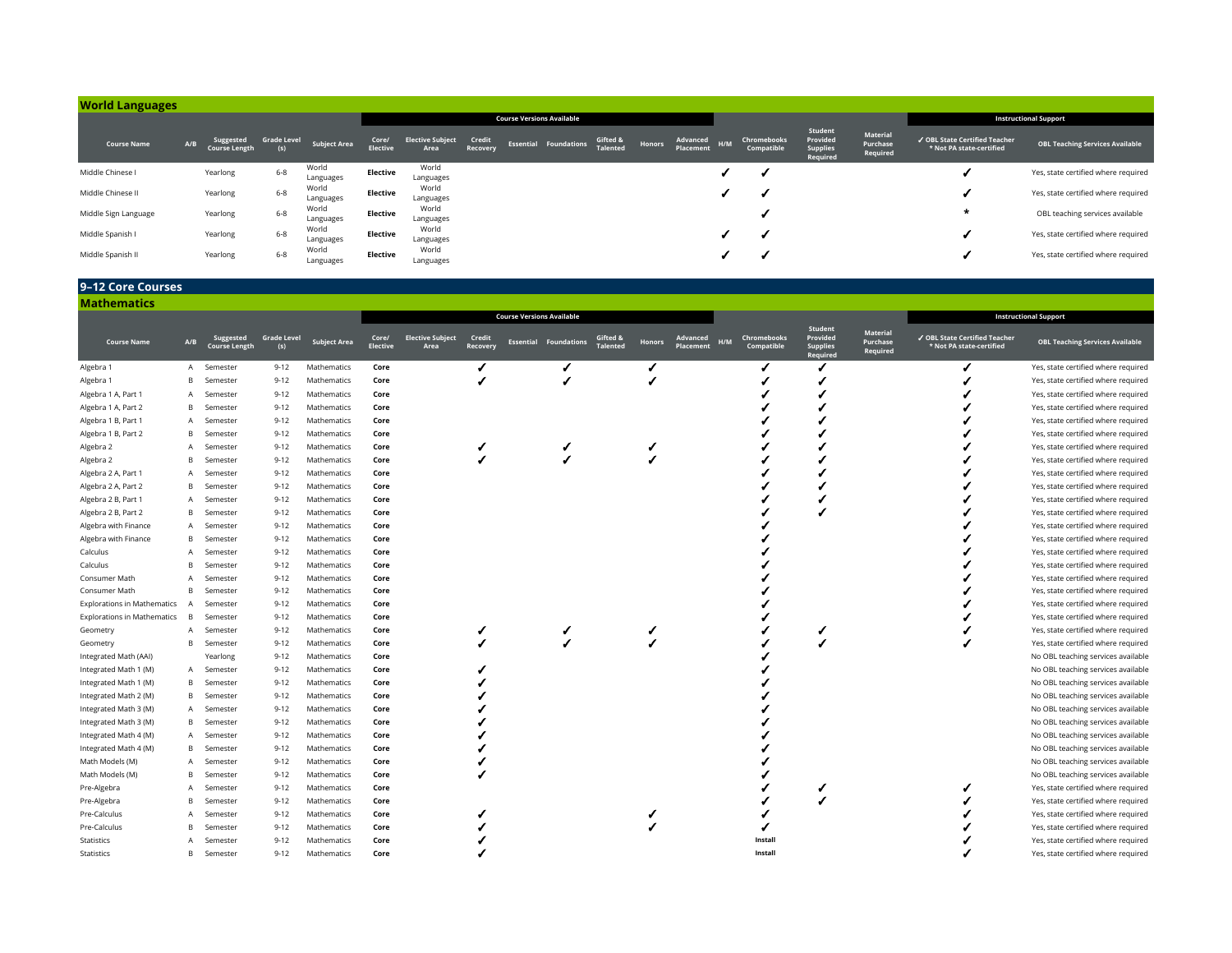| Trigonometry (M) | Yearlong | 9-12 Mathematics Core |                                  |         |                   | No OBL teaching services available |
|------------------|----------|-----------------------|----------------------------------|---------|-------------------|------------------------------------|
| Language Arts    |          |                       |                                  |         |                   |                                    |
|                  |          |                       | <b>Course Versions Available</b> |         |                   | <b>Instructional Support</b>       |
|                  |          |                       |                                  | Student | <b>CONTRACTOR</b> |                                    |

| <b>Course Name</b> | A/B | Suggested<br>Course Length | <b>Grade Level</b> | <b>Subject Area</b> | Core/<br><b>Elective</b> | <b>Elective Subject</b><br>Area | Credit<br>Recovery | <b>Essential Foundations</b> | Gifted &<br><b>Talented</b> | Honors | Advanced<br>H/M<br>Placement | Chromebooks<br>Compatible | ________<br>Provided<br><b>Supplies</b><br>Required | Material<br>Purchase<br>Required | √ OBL State Certified Teacher<br>* Not PA state-certified | <b>OBL Teaching Services Available</b> |
|--------------------|-----|----------------------------|--------------------|---------------------|--------------------------|---------------------------------|--------------------|------------------------------|-----------------------------|--------|------------------------------|---------------------------|-----------------------------------------------------|----------------------------------|-----------------------------------------------------------|----------------------------------------|
| English 9          |     | A Semester                 |                    | Language Arts       | Core                     |                                 |                    |                              |                             |        |                              |                           |                                                     |                                  |                                                           | Yes, state certified where required    |
| English 9          |     | <b>B</b> Semester          |                    | Language Arts       | Core                     |                                 |                    |                              |                             |        |                              |                           |                                                     |                                  |                                                           | Yes, state certified where required    |
| English 10         |     | A Semester                 | 10                 | Language Arts       | Core                     |                                 |                    |                              |                             |        |                              |                           |                                                     |                                  |                                                           | Yes, state certified where required    |
| English 10         |     | <b>B</b> Semester          | 10                 | Language Arts       | Core                     |                                 |                    |                              |                             |        |                              |                           |                                                     |                                  |                                                           | Yes, state certified where required    |
| English 11         |     | Semester                   | 11                 | Language Arts       | Core                     |                                 |                    |                              |                             |        |                              |                           |                                                     |                                  |                                                           | Yes, state certified where required    |
| English 11         |     | <b>B</b> Semester          | 11                 | Language Arts       | Core                     |                                 |                    |                              |                             |        |                              |                           |                                                     |                                  |                                                           | Yes, state certified where required    |
| English 12         |     | A Semester                 | 12                 | Language Arts       | Core                     |                                 |                    |                              |                             |        |                              |                           |                                                     |                                  |                                                           | Yes, state certified where required    |
| English 12         |     | <b>B</b> Semester          | 12                 | Language Arts       | Core                     |                                 |                    |                              |                             |        |                              |                           |                                                     |                                  |                                                           | Yes, state certified where required    |

**Science**

| .                                         |     |                                   |                           |                     |                   |                                 |                    |                                  |                             |               |                       |     |                           |                                                    |                                  |                                                           |                                        |
|-------------------------------------------|-----|-----------------------------------|---------------------------|---------------------|-------------------|---------------------------------|--------------------|----------------------------------|-----------------------------|---------------|-----------------------|-----|---------------------------|----------------------------------------------------|----------------------------------|-----------------------------------------------------------|----------------------------------------|
|                                           |     |                                   |                           |                     |                   |                                 |                    | <b>Course Versions Available</b> |                             |               |                       |     |                           |                                                    |                                  |                                                           | <b>Instructional Support</b>           |
| <b>Course Name</b>                        | A/B | Suggested<br><b>Course Length</b> | <b>Grade Level</b><br>(s) | <b>Subject Area</b> | Core/<br>Elective | <b>Elective Subject</b><br>Area | Credit<br>Recovery | <b>Essential Foundations</b>     | Gifted &<br><b>Talented</b> | <b>Honors</b> | Advanced<br>Placement | H/M | Chromebooks<br>Compatible | Student<br>Provided<br><b>Supplies</b><br>Required | Material<br>Purchase<br>Required | √ OBL State Certified Teacher<br>* Not PA state-certified | <b>OBL Teaching Services Available</b> |
| Biology                                   | A   | Semester                          | $9 - 12$                  | Science             | Core              |                                 |                    |                                  |                             |               |                       |     |                           |                                                    |                                  |                                                           | Yes, state certified where required    |
| Biology                                   | B   | Semester                          | $9 - 12$                  | Science             | Core              |                                 |                    |                                  |                             |               |                       |     |                           |                                                    |                                  |                                                           | Yes, state certified where required    |
| Chemistry                                 |     | A Semester                        | $9 - 12$                  | Science             | Core              |                                 |                    |                                  |                             |               |                       |     |                           |                                                    |                                  |                                                           | Yes, state certified where required    |
| Chemistry                                 | B   | Semester                          | $9 - 12$                  | Science             | Core              |                                 |                    |                                  |                             |               |                       |     |                           |                                                    |                                  |                                                           | Yes, state certified where required    |
| Earth Science                             |     | A Semester                        | $9 - 12$                  | Science             | Core              |                                 |                    |                                  |                             |               |                       |     |                           |                                                    |                                  |                                                           | Yes, state certified where required    |
| Earth Science                             | B   | Semester                          | $9 - 12$                  | Science             | Core              |                                 |                    |                                  |                             |               |                       |     |                           |                                                    |                                  |                                                           | Yes, state certified where required    |
| Integrated Physics and<br>Chemistry (AAI) | A   | Semester                          | $9 - 12$                  | Science             | Core              |                                 |                    |                                  |                             |               |                       |     |                           |                                                    |                                  |                                                           | No OBL teaching services available     |
| Integrated Physics and<br>Chemistry (AAI) | B   | Semester                          | $9 - 12$                  | Science             | Core              |                                 |                    |                                  |                             |               |                       |     |                           |                                                    |                                  |                                                           | No OBL teaching services available     |
| Physical Science                          |     | A Semester                        | $9 - 12$                  | Science             | Core              |                                 |                    |                                  |                             |               |                       |     |                           |                                                    |                                  |                                                           | Yes, state certified where required    |
| Physical Science                          | B   | Semester                          | $9 - 12$                  | Science             | Core              |                                 |                    |                                  |                             |               |                       |     |                           |                                                    |                                  |                                                           | Yes, state certified where required    |
| Physical Science - Chemistry<br>(M)       |     | Semester                          | $9 - 12$                  | Science             | Core              |                                 |                    |                                  |                             |               |                       |     |                           |                                                    |                                  |                                                           | No OBL teaching services available     |
| Physical Science - Physics<br>(M)         |     | Semester                          | $9 - 12$                  | Science             | Core              |                                 |                    |                                  |                             |               |                       |     |                           |                                                    |                                  |                                                           | No OBL teaching services available     |
| Physics                                   |     | Semester                          | $9 - 12$                  | Science             | Core              |                                 |                    |                                  |                             |               |                       |     |                           |                                                    |                                  |                                                           | Yes, state certified where required    |
| Physics                                   | B   | Semester                          | $9 - 12$                  | Science             | Core              |                                 |                    |                                  |                             |               |                       |     |                           |                                                    |                                  |                                                           | Yes, state certified where required    |

| <b>Social Studies</b>                    |     |                                   |                           |                     |                          |                                 |                    |                                  |                             |               |                       |     |                           |                                                    |                                  |                                                           |                                        |
|------------------------------------------|-----|-----------------------------------|---------------------------|---------------------|--------------------------|---------------------------------|--------------------|----------------------------------|-----------------------------|---------------|-----------------------|-----|---------------------------|----------------------------------------------------|----------------------------------|-----------------------------------------------------------|----------------------------------------|
|                                          |     |                                   |                           |                     |                          |                                 |                    | <b>Course Versions Available</b> |                             |               |                       |     |                           |                                                    |                                  |                                                           | <b>Instructional Support</b>           |
| <b>Course Name</b>                       | A/B | Suggested<br><b>Course Length</b> | <b>Grade Level</b><br>(s) | <b>Subject Area</b> | Core/<br><b>Elective</b> | <b>Elective Subject</b><br>Area | Credit<br>Recovery | <b>Essential Foundations</b>     | Gifted &<br><b>Talented</b> | <b>Honors</b> | Advanced<br>Placement | H/M | Chromebooks<br>Compatible | Student<br>Provided<br><b>Supplies</b><br>Required | Material<br>Purchase<br>Required | ✔ OBL State Certified Teacher<br>* Not PA state-certified | <b>OBL Teaching Services Available</b> |
| American Government                      | A   | Semester                          | $9 - 12$                  | Social Studies      | Core                     |                                 |                    |                                  |                             |               |                       |     |                           |                                                    |                                  |                                                           | Yes, state certified where required    |
| American Government                      |     | <b>B</b> Semester                 | $9 - 12$                  | Social Studies      | Core                     |                                 |                    |                                  |                             |               |                       |     |                           |                                                    |                                  |                                                           | Yes, state certified where required    |
| American Government -<br>Single Semester |     | Semester                          | $9 - 12$                  | Social Studies      | Core                     |                                 |                    |                                  |                             |               |                       |     |                           |                                                    |                                  |                                                           | Yes, state certified where required    |
| Economics                                |     | Semester                          | $9 - 12$                  | Social Studies      | Core                     |                                 |                    |                                  |                             |               |                       |     |                           |                                                    |                                  |                                                           | Yes, state certified where required    |
| Geography (M)                            |     | Semester                          | $9 - 12$                  | Social Studies      | Core                     |                                 |                    |                                  |                             |               |                       |     |                           |                                                    |                                  |                                                           | No OBL teaching services available     |
| Geography and Society                    |     | Semester                          | $9 - 12$                  | Social Studies      | Core                     |                                 |                    |                                  |                             |               |                       |     |                           |                                                    |                                  |                                                           | Yes, state certified where required    |
| Government (M)                           |     | Semester                          | $9 - 12$                  | Social Studies      | Core                     |                                 |                    |                                  |                             |               |                       |     |                           |                                                    |                                  |                                                           | No OBL teaching services available     |
| U.S. Law and Politics (AAI)              |     | Semester                          | $9 - 12$                  | Social Studies      | Core                     |                                 |                    |                                  |                             |               |                       |     |                           |                                                    |                                  |                                                           | No OBL teaching services available     |
| United States History                    |     | A Semester                        | $9 - 12$                  | Social Studies      | Core                     |                                 |                    |                                  |                             |               |                       |     |                           |                                                    |                                  |                                                           | Yes, state certified where required    |
| United States History                    |     | <b>B</b> Semester                 | $9 - 12$                  | Social Studies      | Core                     |                                 |                    |                                  |                             |               |                       |     |                           |                                                    |                                  |                                                           | Yes, state certified where required    |
| World Geography                          |     | Semester                          | $9 - 12$                  | Social Studies      | Core                     |                                 |                    |                                  |                             |               |                       |     |                           |                                                    |                                  |                                                           | Yes, state certified where required    |
| World History                            |     | A Semester                        | $9 - 12$                  | Social Studies      | Core                     |                                 |                    |                                  |                             |               |                       |     |                           |                                                    |                                  |                                                           | Yes, state certified where required    |
| World History                            | B   | Semester                          | $9 - 12$                  | Social Studies      | Core                     |                                 |                    |                                  |                             |               |                       |     |                           |                                                    |                                  |                                                           | Yes, state certified where required    |

**Advanced Placement**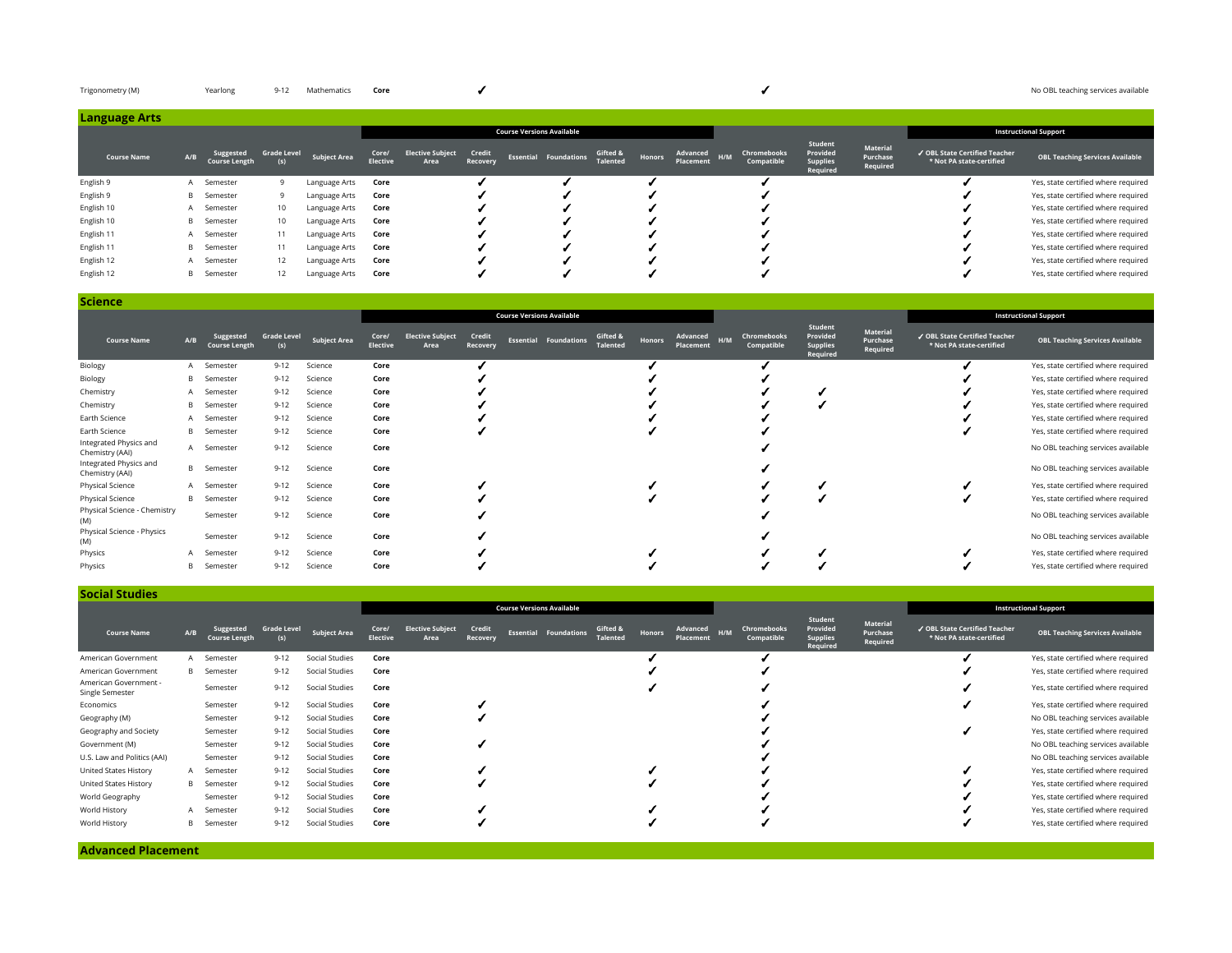|                                          |     |                                   |                           |                       |                          |                                 |                    | <b>Course Versions Available</b> |                              |                             |        |                       |                                  |                                                    |                                  |                                                           | <b>Instructional Support</b>           |
|------------------------------------------|-----|-----------------------------------|---------------------------|-----------------------|--------------------------|---------------------------------|--------------------|----------------------------------|------------------------------|-----------------------------|--------|-----------------------|----------------------------------|----------------------------------------------------|----------------------------------|-----------------------------------------------------------|----------------------------------------|
| <b>Course Name</b>                       | A/B | Suggested<br><b>Course Length</b> | <b>Grade Level</b><br>(s) | <b>Subject Area</b>   | Core/<br><b>Elective</b> | <b>Elective Subject</b><br>Area | Credit<br>Recovery |                                  | <b>Essential Foundations</b> | Gifted &<br><b>Talented</b> | Honors | Advanced<br>Placement | Chromebooks<br>H/M<br>Compatible | Student<br>Provided<br><b>Supplies</b><br>Required | Material<br>Purchase<br>Required | √ OBL State Certified Teacher<br>* Not PA state-certified | <b>OBL Teaching Services Available</b> |
| AP Art History                           | A   | Semester                          | $9 - 12$                  | Advanced<br>Placement | Core                     |                                 |                    |                                  |                              |                             |        |                       |                                  |                                                    |                                  |                                                           | Yes, state certified where required    |
| AP Art History                           | B   | Semester                          | $9 - 12$                  | Advanced<br>Placement | Core                     |                                 |                    |                                  |                              |                             |        |                       |                                  |                                                    |                                  |                                                           | Yes, state certified where required    |
| AP Biology                               | A   | Semester                          | $9 - 12$                  | Advanced<br>Placement | Core                     |                                 |                    |                                  |                              |                             |        |                       |                                  |                                                    |                                  |                                                           | Yes, state certified where required    |
| AP Biology                               | B   | Semester                          | $9 - 12$                  | Advanced<br>Placement | Core                     |                                 |                    |                                  |                              |                             |        |                       |                                  |                                                    |                                  |                                                           | Yes, state certified where required    |
| AP Calculus AB                           | A   | Semester                          | $9 - 12$                  | Advanced<br>Placement | Core                     |                                 |                    |                                  |                              |                             |        |                       |                                  |                                                    |                                  |                                                           | Yes, state certified where required    |
| AP Calculus AB                           | B   | Semester                          | $9 - 12$                  | Advanced<br>Placement | Core                     |                                 |                    |                                  |                              |                             |        |                       |                                  |                                                    |                                  |                                                           | Yes, state certified where required    |
| AP Calculus BC                           | A   | Semester                          | $9 - 12$                  | Advanced<br>Placement | Core                     |                                 |                    |                                  |                              |                             |        |                       |                                  |                                                    |                                  |                                                           | Yes, state certified where required    |
| AP Calculus BC                           | В   | Semester                          | $9 - 12$                  | Advanced<br>Placement | Core                     |                                 |                    |                                  |                              |                             |        |                       |                                  |                                                    |                                  |                                                           | Yes, state certified where required    |
| AP Computer Science (A)                  | A   | Semester                          | $9 - 12$                  | Advanced<br>Placement | Core                     |                                 |                    |                                  |                              |                             |        |                       | Install                          |                                                    |                                  |                                                           | Yes, state certified where required    |
| AP Computer Science (A)                  |     | <b>B</b> Semester                 | $9 - 12$                  | Advanced<br>Placement | Core                     |                                 |                    |                                  |                              |                             |        |                       | Install                          |                                                    |                                  |                                                           | Yes, state certified where required    |
| AP English Language and<br>Composition   | A   | Semester                          | $9 - 12$                  | Advanced<br>Placement | Core                     |                                 |                    |                                  |                              |                             |        |                       |                                  |                                                    |                                  |                                                           | Yes, state certified where required    |
| AP English Language and<br>Composition   |     | <b>B</b> Semester                 | $9 - 12$                  | Advanced<br>Placement | Core                     |                                 |                    |                                  |                              |                             |        |                       |                                  |                                                    |                                  |                                                           | Yes, state certified where required    |
| AP English Literature and                |     | A Semester                        | $9 - 12$                  | Advanced<br>Placement | Core                     |                                 |                    |                                  |                              |                             |        |                       |                                  |                                                    |                                  |                                                           | Yes, state certified where required    |
| Composition<br>AP English Literature and | B.  | Semester                          | $9 - 12$                  | Advanced              | Core                     |                                 |                    |                                  |                              |                             |        |                       |                                  |                                                    |                                  |                                                           | Yes, state certified where required    |
| Composition<br>AP Environmental Science  | A   | Semester                          | $9 - 12$                  | Placement<br>Advanced | Core                     |                                 |                    |                                  |                              |                             |        |                       |                                  |                                                    |                                  |                                                           | Yes, state certified where required    |
| AP Environmental Science                 | B   | Semester                          | $9 - 12$                  | Placement<br>Advanced | Core                     |                                 |                    |                                  |                              |                             |        |                       |                                  |                                                    |                                  |                                                           | Yes, state certified where required    |
| AP Human Geography                       | A   | Semester                          | $9 - 12$                  | Placement<br>Advanced | Core                     |                                 |                    |                                  |                              |                             |        |                       |                                  |                                                    |                                  |                                                           | Yes, state certified where required    |
| AP Human Geography                       |     | <b>B</b> Semester                 | $9 - 12$                  | Placement<br>Advanced | Core                     |                                 |                    |                                  |                              |                             |        |                       |                                  |                                                    |                                  |                                                           | Yes, state certified where required    |
| AP Macroeconomics                        |     | Semester                          | $9 - 12$                  | Placement<br>Advanced | Core                     |                                 |                    |                                  |                              |                             |        |                       |                                  |                                                    |                                  |                                                           | Yes, state certified where required    |
| AP Microeconomics                        |     | Semester                          | $9 - 12$                  | Placement<br>Advanced | Core                     |                                 |                    |                                  |                              |                             |        |                       |                                  |                                                    |                                  |                                                           | Yes, state certified where required    |
| AP Psychology                            |     | Semester                          | $9 - 12$                  | Placement<br>Advanced | Core                     |                                 |                    |                                  |                              |                             |        |                       |                                  |                                                    |                                  |                                                           | Yes, state certified where required    |
| AP Spanish Language                      | A   | Semester                          | $9 - 12$                  | Placement<br>Advanced | Core                     |                                 |                    |                                  |                              |                             |        |                       |                                  |                                                    |                                  |                                                           | Yes, state certified where required    |
| AP Spanish Language                      | В   | Semester                          | $9 - 12$                  | Placement<br>Advanced | Core                     |                                 |                    |                                  |                              |                             |        |                       |                                  |                                                    |                                  |                                                           | Yes, state certified where required    |
| AP Statistics                            | A   | Semester                          | $9 - 12$                  | Placement<br>Advanced | Core                     |                                 |                    |                                  |                              |                             |        |                       | Install                          |                                                    |                                  |                                                           | Yes, state certified where required    |
| AP Statistics                            | В   | Semester                          | $9 - 12$                  | Placement<br>Advanced | Core                     |                                 |                    |                                  |                              |                             |        |                       | Install                          |                                                    |                                  |                                                           |                                        |
| <b>AP United States</b>                  |     |                                   |                           | Placement<br>Advanced |                          |                                 |                    |                                  |                              |                             |        |                       |                                  |                                                    |                                  |                                                           | Yes, state certified where required    |
| Government and Politics                  |     | Semester                          | $9 - 12$                  | Placement<br>Advanced | Core                     |                                 |                    |                                  |                              |                             |        |                       |                                  |                                                    |                                  |                                                           | Yes, state certified where required    |
| AP United States History                 | A   | Semester                          | $9 - 12$                  | Placement<br>Advanced | Core                     |                                 |                    |                                  |                              |                             |        |                       |                                  |                                                    |                                  |                                                           | Yes, state certified where required    |
| AP United States History                 | B   | Semester                          | $9 - 12$                  | Placement             | Core                     |                                 |                    |                                  |                              |                             |        |                       |                                  |                                                    |                                  |                                                           | Yes, state certified where required    |

| <b>Health and Physical Education</b> |     |                                   |                    |                     |                          |                                 |                    |                                            |        |                       |     |                           |                                                    |                                  |                                                           |                                        |
|--------------------------------------|-----|-----------------------------------|--------------------|---------------------|--------------------------|---------------------------------|--------------------|--------------------------------------------|--------|-----------------------|-----|---------------------------|----------------------------------------------------|----------------------------------|-----------------------------------------------------------|----------------------------------------|
|                                      |     |                                   |                    |                     |                          |                                 |                    | <b>Course Versions Available</b>           |        |                       |     |                           |                                                    |                                  |                                                           | <b>Instructional Support</b>           |
| <b>Course Name</b>                   | A/B | Suggested<br><b>Course Length</b> | <b>Grade Level</b> | <b>Subject Area</b> | Core/<br><b>Elective</b> | <b>Elective Subject</b><br>Area | Credit<br>Recovery | & Essential Foundations Gifted<br>Talented | Honors | Advanced<br>Placement | H/M | Chromebooks<br>Compatible | Student<br>Provided<br><b>Supplies</b><br>Required | Material<br>Purchase<br>Required | √ OBL State Certified Teacher<br>* Not PA state-certified | <b>OBL Teaching Services Available</b> |
| Health (M)                           |     | Semester                          | $9 - 12$           | Health and PE       | Core                     |                                 |                    |                                            |        |                       |     |                           |                                                    |                                  |                                                           | No OBL teaching services available     |
| High School Health                   |     | Semester                          | $9 - 12$           | Health and PE       | Core                     |                                 |                    |                                            |        |                       |     |                           |                                                    |                                  |                                                           | Yes, state certified where required    |
| Health, Fitness, and<br>Nutrition    |     | Semester                          | $9 - 12$           | Health and PE       | Core                     |                                 |                    |                                            |        |                       |     |                           |                                                    |                                  |                                                           | Yes, state certified where required    |
| Health, Fitness, and<br>Nutrition    |     | <b>B</b> Semester                 | $9 - 12$           | Health and PE       | Core                     |                                 |                    |                                            |        |                       |     |                           |                                                    |                                  |                                                           | Yes, state certified where required    |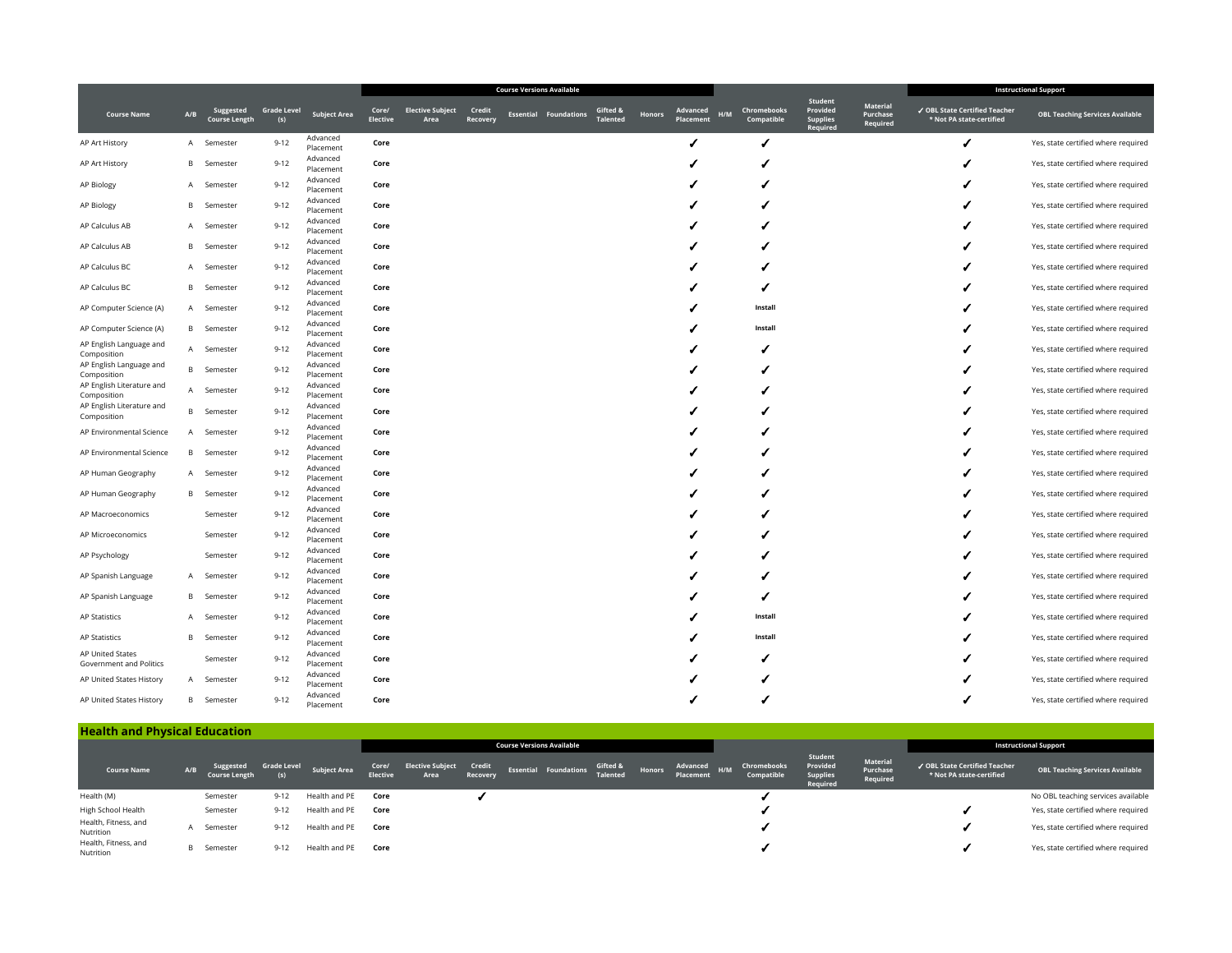| Nutrition and Wellness (E)<br>Personal Fitness<br>Personal Health and Safety<br>with Sex Education (AAI) | Semester<br>Semester<br>Semester | $9 - 12$<br>$9 - 12$<br>$9 - 12$ | Health and PE<br>Health and PE<br>Health and PE | Core<br>Core<br>Core |  | Yes, state certified where required<br>Yes, state certified where required<br>Yes, state certified where required |
|----------------------------------------------------------------------------------------------------------|----------------------------------|----------------------------------|-------------------------------------------------|----------------------|--|-------------------------------------------------------------------------------------------------------------------|
| Physical Education                                                                                       | Semester                         | $9 - 12$                         | Health and PE                                   | Core                 |  | Yes, state certified where required                                                                               |
| Physical Education I (AAI)                                                                               | Yearlong                         | $9 - 12$                         | Health and PE                                   | Core                 |  | Yes, state certified where required                                                                               |
| Physical Education II (AAI)                                                                              | Yearlong                         | $9 - 12$                         | Health and PE                                   | Core                 |  | Yes, state certified where required                                                                               |
| Physical Education III (AAI)                                                                             | Yearlong                         | $9 - 12$                         | Health and PE                                   | Core                 |  | Yes, state certified where required                                                                               |

# **9-12 Electives**

**Business, Communication, Science, and Technology**

|                                                       |     |                                   |                           |                     |                          |                                 |                    | <b>Course Versions Available</b> |                              |                             |               |                       |     |                           |                                                           |                                         |                                                           | <b>Instructional Support</b>                                               |
|-------------------------------------------------------|-----|-----------------------------------|---------------------------|---------------------|--------------------------|---------------------------------|--------------------|----------------------------------|------------------------------|-----------------------------|---------------|-----------------------|-----|---------------------------|-----------------------------------------------------------|-----------------------------------------|-----------------------------------------------------------|----------------------------------------------------------------------------|
| <b>Course Name</b>                                    | A/B | Suggested<br><b>Course Length</b> | <b>Grade Level</b><br>(s) | <b>Subject Area</b> | Core/<br><b>Elective</b> | <b>Elective Subject</b><br>Area | Credit<br>Recovery |                                  | <b>Essential Foundations</b> | Gifted 8<br><b>Talented</b> | <b>Honors</b> | Advanced<br>Placement | H/M | Chromebooks<br>Compatible | <b>Student</b><br>Provided<br><b>Supplies</b><br>Required | <b>Material</b><br>Purchase<br>Required | ✔ OBL State Certified Teacher<br>* Not PA state-certified | <b>OBL Teaching Services Available</b>                                     |
| 3D Modeling (E)                                       |     | Yearlong                          | $9 - 12$                  | Technology          | Elective                 | Technology                      |                    |                                  |                              |                             |               |                       |     | Install                   |                                                           |                                         |                                                           | Yes, state certified where required                                        |
| 3D Modeling 1 (E)                                     | A   | Semester                          | $9 - 12$                  | Technology          | Elective                 | Technology                      |                    |                                  |                              |                             |               |                       |     | Install                   |                                                           |                                         |                                                           | Yes, state certified where required                                        |
| 3D Modeling 1 (E)                                     | B   | Semester                          | $9 - 12$                  | Technology          | Elective                 | Technology                      |                    |                                  |                              |                             |               |                       |     | Install                   |                                                           |                                         |                                                           | Yes, state certified where required                                        |
| Accounting I                                          |     | Semester                          | $9 - 12$                  | <b>Business</b>     | Elective                 | <b>Business</b>                 |                    |                                  |                              |                             |               |                       |     |                           |                                                           |                                         |                                                           | Yes, state certified where required                                        |
| <b>Accounting II</b>                                  |     | Semester                          | $9 - 12$                  | <b>Business</b>     | Elective                 | <b>Business</b>                 |                    |                                  |                              |                             |               |                       |     |                           |                                                           |                                         |                                                           | Yes, state certified where required                                        |
| Administrative Duties and<br>Office Management        |     | Semester                          | $9 - 12$                  | <b>Business</b>     | Elective                 | <b>Business</b>                 |                    |                                  |                              |                             |               |                       |     |                           |                                                           |                                         |                                                           | Yes, state certified where required                                        |
| Advertising and Sales<br>Promotion (E)                |     | Semester                          | $9 - 12$                  | <b>Business</b>     | <b>Elective</b>          | <b>Business</b>                 |                    |                                  |                              |                             |               |                       |     |                           |                                                           |                                         |                                                           | Yes, state certified where required                                        |
| Anatomy and Physiology                                |     | Semester                          | $9 - 12$                  | Science             | <b>Elective</b>          | Science                         |                    |                                  |                              |                             |               |                       |     |                           |                                                           |                                         |                                                           | Yes, state certified where required                                        |
| <b>Business Communication</b>                         |     | Semester                          | $9 - 12$                  | <b>Business</b>     | Elective                 | Business                        |                    |                                  |                              |                             |               |                       |     |                           |                                                           |                                         |                                                           | Yes, state certified where required                                        |
| <b>Business Information</b><br>Systems                |     | Semester                          | $9 - 12$                  | <b>Business</b>     | Elective                 | <b>Business</b>                 |                    |                                  |                              |                             |               |                       |     |                           |                                                           |                                         |                                                           | Yes, state certified where required                                        |
| <b>Business Law</b>                                   |     | Semester                          | $9 - 12$                  | <b>Business</b>     | Elective                 | Business                        |                    |                                  |                              |                             |               |                       |     |                           |                                                           |                                         |                                                           | Yes, state certified where required                                        |
| <b>Business Math</b>                                  |     | Semester                          | $9 - 12$                  | <b>Business</b>     | Elective                 | <b>Business</b>                 |                    |                                  |                              |                             |               |                       |     |                           |                                                           |                                         |                                                           | Yes, state certified where required                                        |
| Concepts of Engineering<br>and Technology (E)         |     | Semester                          | $9 - 12$                  | Technology          | Elective                 | Technology                      |                    |                                  |                              |                             |               |                       |     |                           |                                                           |                                         |                                                           | Yes, state certified where required                                        |
| Developmental Writing                                 |     | Semester                          | $9 - 12$                  | Communicatio        | Elective                 | Communication                   |                    |                                  |                              |                             |               |                       |     |                           |                                                           |                                         |                                                           | Yes, state certified where required                                        |
| Entrepreneurship 1: Starting<br>Your Own Business (E) | A   | Semester                          | $9 - 12$                  | <b>Business</b>     | Elective                 | <b>Business</b>                 |                    |                                  |                              |                             |               |                       |     |                           |                                                           |                                         |                                                           | Yes, state certified where required                                        |
| Entrepreneurship 1: Starting<br>Your Own Business (E) | R.  | Semester                          | $9 - 12$                  | <b>Business</b>     | Elective                 | <b>Business</b>                 |                    |                                  |                              |                             |               |                       |     |                           |                                                           |                                         |                                                           | Yes, state certified where required                                        |
| Foundations of Game<br>Design 1 (E)                   | A   | Semester                          | $9 - 12$                  | Technology          | Elective                 | Technology                      |                    |                                  |                              |                             |               |                       |     | Install                   |                                                           |                                         |                                                           | Yes, state certified where required                                        |
| Foundations of Game<br>Design 1 (E)                   | В   | Semester                          | $9 - 12$                  | Technology          | Elective                 | Technology                      |                    |                                  |                              |                             |               |                       |     | Install                   |                                                           |                                         |                                                           | Yes, state certified where required                                        |
| Health, Safety, & Nutrition                           |     | Semester                          | $9 - 12$                  | Science             | Elective                 | Science                         |                    |                                  |                              |                             |               |                       |     |                           |                                                           |                                         |                                                           | Yes, state certified where required                                        |
| Human Resource<br>Management                          |     | Semester                          | $9 - 12$                  | <b>Business</b>     | <b>Elective</b>          | <b>Business</b>                 |                    |                                  |                              |                             |               |                       |     |                           |                                                           |                                         |                                                           | Yes, state certified where required                                        |
| International Business (E)                            |     | Semester                          | $9 - 12$                  | <b>Business</b>     | Elective                 | <b>Business</b>                 |                    |                                  |                              |                             |               |                       |     |                           |                                                           |                                         |                                                           | Yes, state certified where required                                        |
| Introduction to Business                              |     | Semester                          | $9 - 12$                  | <b>Business</b>     | Elective                 | <b>Business</b>                 |                    |                                  |                              |                             |               |                       |     |                           |                                                           |                                         |                                                           | Yes, state certified where required                                        |
| Introduction to<br>Communication                      |     | Semester                          | $9 - 12$                  | Communicatio<br>n   |                          | Elective Communication          |                    |                                  |                              |                             |               |                       |     |                           |                                                           |                                         |                                                           | Yes, state certified where required                                        |
| Introduction to Computer<br>Applications              |     | Semester                          | $8 - 12$                  | Technology          | Elective                 | Technology                      |                    |                                  |                              |                             |               |                       |     |                           |                                                           |                                         |                                                           | OBL teaching services available                                            |
| Introduction to Finance                               |     | Semester                          | $9 - 12$                  | <b>Business</b>     | <b>Elective</b>          | <b>Business</b>                 |                    |                                  |                              |                             |               |                       |     |                           |                                                           |                                         |                                                           | Yes, state certified where required                                        |
| Introduction to Graphic<br>Design                     | A   | Semester                          | $9 - 12$                  | Humanities          | Elective                 | Humanities                      |                    |                                  |                              |                             |               |                       |     | Install                   |                                                           |                                         |                                                           | Yes, state certified where required                                        |
| Introduction to Graphic<br>Design                     | В   | Semester                          | $9 - 12$                  | Humanities          | <b>Elective</b>          | Humanities                      |                    |                                  |                              |                             |               |                       |     | Install                   |                                                           |                                         |                                                           | Yes, state certified where required                                        |
| Introduction to Online<br>Learning (E)                |     | Semester                          | $9 - 12$                  | Other               | <b>Elective</b>          | Other                           |                    |                                  |                              |                             |               |                       |     |                           |                                                           |                                         |                                                           | OBL teaching services available                                            |
| Introduction to Sociology                             |     | Semester                          | $9 - 12$                  | Science             | Elective                 | Science                         |                    |                                  |                              |                             |               |                       |     |                           |                                                           |                                         |                                                           | Yes, state certified where required                                        |
| Introductory Astronomy                                |     | Semester                          | $9 - 12$                  | Science             | Elective                 | Science                         |                    |                                  |                              |                             |               |                       |     |                           |                                                           |                                         |                                                           | Yes, state certified where required                                        |
| Java Programming I                                    |     | Semester                          | $9 - 12$                  | Technology          | Elective                 | Technology                      |                    |                                  |                              |                             |               |                       |     | Install                   |                                                           |                                         |                                                           | Yes, state certified where required                                        |
| Java Programming II                                   |     | Semester                          | $9 - 12$                  | Technology          | Elective                 | Technology                      |                    |                                  |                              |                             |               |                       |     | Install                   |                                                           |                                         |                                                           | Yes, state certified where required                                        |
| Law and Order (E)<br>Leadership and Supervision       |     | Semester                          | $9 - 12$                  | <b>Business</b>     | Elective                 | <b>Business</b>                 |                    |                                  |                              |                             |               |                       |     |                           |                                                           |                                         |                                                           | OBL teaching services available                                            |
| in Business<br>Principles of Management               |     | Semester                          | $9 - 12$<br>$9 - 12$      | <b>Business</b>     | <b>Elective</b>          | <b>Business</b>                 |                    |                                  |                              |                             |               |                       |     |                           |                                                           |                                         |                                                           | Yes, state certified where required<br>Yes, state certified where required |
|                                                       |     | Semester                          |                           | <b>Business</b>     | Elective                 | <b>Business</b>                 |                    |                                  |                              |                             |               |                       |     |                           |                                                           |                                         |                                                           |                                                                            |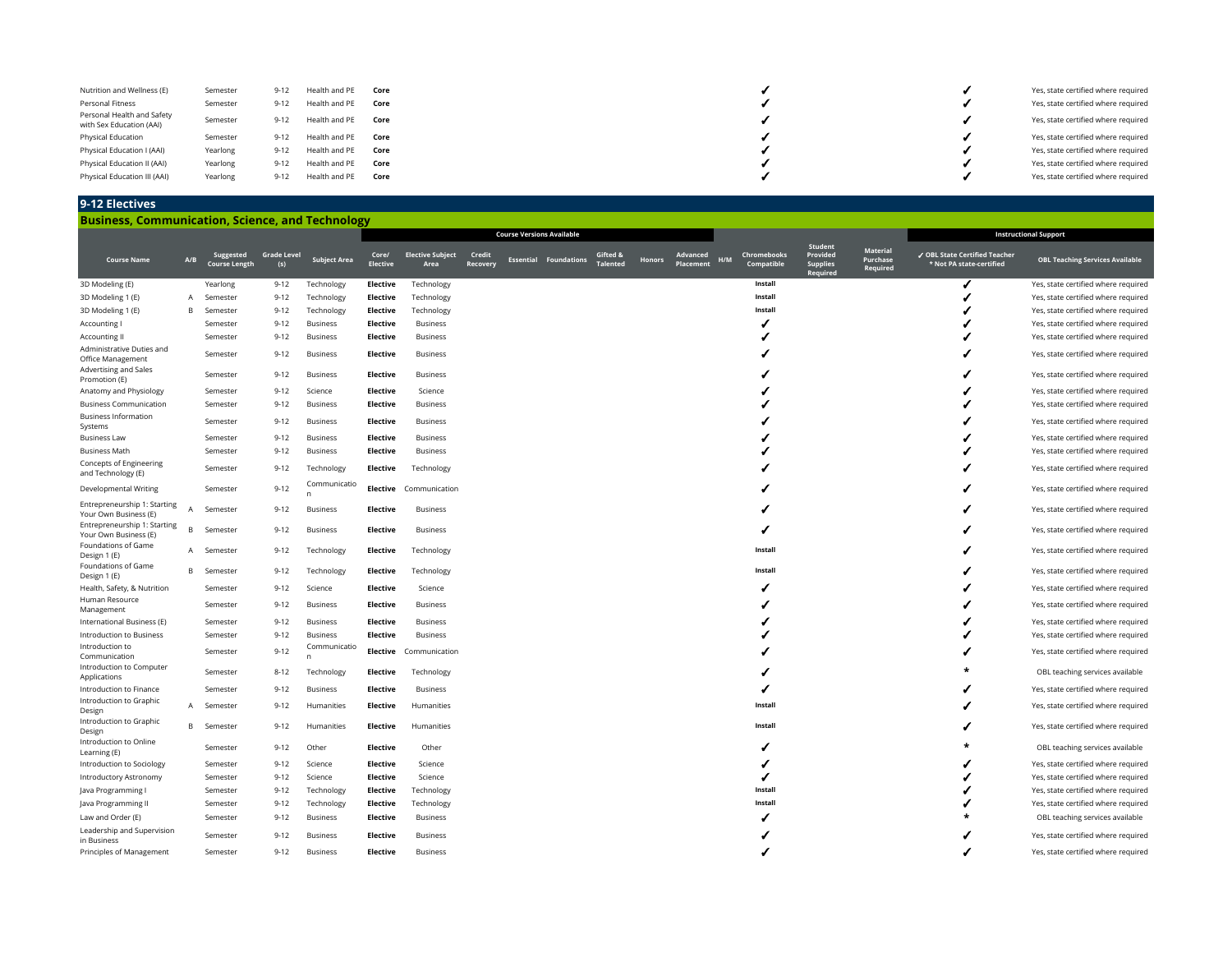| Principles of Marketing                 |   | Semester          | $9 - 12$ | Business            | Elective | Business                  |         |         | Yes, state certified where required |
|-----------------------------------------|---|-------------------|----------|---------------------|----------|---------------------------|---------|---------|-------------------------------------|
| Public Speaking I (E)                   | A | Semester          | $9 - 12$ | Communicatio        |          | Elective Communication    |         | $\star$ | OBL teaching services available     |
| Public Speaking I (E)                   |   | <b>B</b> Semester | $9 - 12$ | Communicatio        |          | Elective Communication    |         | *       | OBL teaching services available     |
| Sociology I (E)                         |   | Semester          | $9 - 12$ | Science             | Elective | Science                   |         |         | Yes, state certified where required |
| Sociology II (E)                        |   | Semester          | $9 - 12$ | Science             | Elective | Science                   |         |         | No OBL teaching services available  |
| Sports & Entertainment<br>Marketing (E) |   | Semester          | $9 - 12$ | <b>Business</b>     | Elective | Business                  |         |         | Yes, state certified where required |
| Sports Management                       |   | Semester          | $9 - 12$ | <b>Business</b>     | Elective | Business                  |         |         | Yes, state certified where required |
| Web Design I                            | A | Semester          | $9 - 12$ | Career<br>Technical | Elective | Other Career<br>Technical | Install |         | Yes, state certified where required |
| Web Design I                            |   | <b>B</b> Semester | $9 - 12$ | Career<br>Technical | Elective | Other Career<br>Technical | Install |         | Yes, state certified where required |

| <b>Career &amp; Technical Education (CTE)</b> |     |                                   |                           |                     |                          |                                 |                    |                                  |                              |                             |               |                                     |                                  |                                                    |                                         |                                                           |                                        |
|-----------------------------------------------|-----|-----------------------------------|---------------------------|---------------------|--------------------------|---------------------------------|--------------------|----------------------------------|------------------------------|-----------------------------|---------------|-------------------------------------|----------------------------------|----------------------------------------------------|-----------------------------------------|-----------------------------------------------------------|----------------------------------------|
|                                               |     |                                   |                           |                     |                          |                                 |                    | <b>Course Versions Available</b> |                              |                             |               |                                     |                                  |                                                    |                                         |                                                           | <b>Instructional Support</b>           |
| <b>Course Name</b>                            | A/B | Suggested<br><b>Course Length</b> | <b>Grade Level</b><br>(s) | <b>Subject Area</b> | Core/<br><b>Elective</b> | <b>Elective Subject</b><br>Area | Credit<br>Recovery |                                  | <b>Essential Foundations</b> | Gifted &<br><b>Talented</b> | <b>Honors</b> | <b>Advanced</b><br>H/M<br>Placement | <b>Chromebooks</b><br>Compatible | Student<br>Provided<br><b>Supplies</b><br>Required | <b>Material</b><br>Purchase<br>Required | √ OBL State Certified Teacher<br>* Not PA state-certified | <b>OBL Teaching Services Available</b> |
| Career Planning and Skill<br>Development      |     | Semester                          | $9 - 12$                  | Career<br>Technical | Elective                 | Other Career<br>Technical       |                    |                                  |                              |                             |               |                                     |                                  |                                                    |                                         | $\star$                                                   | OBL teaching services available        |
| Careers in Criminal Justice<br>(E)            | A   | Semester                          | $9 - 12$                  | Career<br>Technical | Elective                 | Other Career<br>Technical       |                    |                                  |                              |                             |               |                                     |                                  |                                                    |                                         |                                                           | OBL teaching services available        |
| Careers in Criminal Justice<br>(E)            | В   | Semester                          | $9 - 12$                  | Career<br>Technical | Elective                 | Other Career<br>Technical       |                    |                                  |                              |                             |               |                                     |                                  |                                                    |                                         | ÷                                                         | OBL teaching services available        |
| Coding 1 (E)                                  | A   | Semester                          | $9 - 12$                  | Career<br>Technical | Elective                 | Technology                      |                    |                                  |                              |                             |               |                                     | Install                          |                                                    |                                         |                                                           | Yes, state certified where required    |
| Coding 1 (E)                                  | В   | Semester                          | $9 - 12$                  | Career<br>Technical | Elective                 | Technology                      |                    |                                  |                              |                             |               |                                     | Install                          |                                                    |                                         |                                                           | Yes, state certified where required    |
| Computer Literacy (AAI)                       | A   | Semester                          | $9 - 12$                  | Career<br>Technical | Elective                 | Technology                      |                    |                                  |                              |                             |               |                                     |                                  |                                                    |                                         |                                                           | No OBL teaching services available     |
| Computer Literacy (AAI)                       |     | <b>B</b> Semester                 | $9 - 12$                  | Career<br>Technical | Elective                 | Technology                      |                    |                                  |                              |                             |               |                                     |                                  |                                                    |                                         |                                                           | No OBL teaching services available     |
| Cosmetology 1 (E)                             |     | Yearlong                          | $9 - 12$                  | Career<br>Technical | Elective                 | Other Career<br>Technical       |                    |                                  |                              |                             |               |                                     |                                  |                                                    |                                         |                                                           | No OBL teaching services available     |
| Cosmetology 1 (E)                             | A   | Semester                          | $9 - 12$                  | Career<br>Technical | <b>Elective</b>          | Other Career<br>Technical       |                    |                                  |                              |                             |               |                                     |                                  |                                                    |                                         |                                                           | No OBL teaching services available     |
| Cosmetology 1 (E)                             | В   | Semester                          | $9 - 12$                  | Career<br>Technical | Elective                 | Other Career<br>Technical       |                    |                                  |                              |                             |               |                                     |                                  |                                                    |                                         |                                                           | No OBL teaching services available     |
| Cosmetology 2 (E)                             |     | Yearlong                          | $9 - 12$                  | Career<br>Technical | Elective                 | Other Career<br>Technical       |                    |                                  |                              |                             |               |                                     |                                  |                                                    |                                         |                                                           | No OBL teaching services available     |
| Cosmetology 2 (E)                             | A   | Semester                          | $9 - 12$                  | Career<br>Technical | <b>Elective</b>          | Other Career<br>Technical       |                    |                                  |                              |                             |               |                                     |                                  |                                                    |                                         |                                                           | No OBL teaching services available     |
| Cosmetology 2 (E)                             | В   | Semester                          | $9 - 12$                  | Career<br>Technical | <b>Elective</b>          | Other Career<br>Technical       |                    |                                  |                              |                             |               |                                     |                                  |                                                    |                                         |                                                           | No OBL teaching services available     |
| Criminal Investigation                        |     | Semester                          | $9 - 12$                  | Career              | <b>Elective</b>          | Other Career                    |                    |                                  |                              |                             |               |                                     |                                  |                                                    |                                         |                                                           | OBL teaching services available        |
| Criminology (E)                               |     | Semester                          | $9 - 12$                  | Technical<br>Career | <b>Elective</b>          | Technical<br>Other Career       |                    |                                  |                              |                             |               |                                     |                                  |                                                    |                                         | $\star$                                                   | OBL teaching services available        |
| Culinary Arts 2: Baking,                      |     | Yearlong                          | $9 - 12$                  | Technical<br>Career | <b>Elective</b>          | Technical<br>Other Career       |                    |                                  |                              |                             |               |                                     |                                  |                                                    |                                         |                                                           | No OBL teaching services available     |
| Pastry, and More! (E)<br>Culinary Arts 2 (E)  | A   | Semester                          | $9 - 12$                  | Technical<br>Career | Elective                 | Technical<br>Other Career       |                    |                                  |                              |                             |               |                                     |                                  |                                                    |                                         |                                                           | No OBL teaching services available     |
| Culinary Arts 2 (E)                           | В   | Semester                          | $9 - 12$                  | Technical<br>Career | Elective                 | Technical<br>Other Career       |                    |                                  |                              |                             |               |                                     |                                  |                                                    |                                         |                                                           | No OBL teaching services available     |
| Fashion Design (E)                            |     | Semester                          | $9 - 12$                  | Technical<br>Career | <b>Elective</b>          | Technical<br>Other Career       |                    |                                  |                              |                             |               |                                     |                                  |                                                    |                                         |                                                           | No OBL teaching services available     |
| Interior Design (E)                           |     | Semester                          | $9 - 12$                  | Technical<br>Career | Elective                 | Technical<br>Other Career       |                    |                                  |                              |                             |               |                                     |                                  |                                                    |                                         |                                                           | No OBL teaching services available     |
| Forensic Science I (E)                        |     | Semester                          | $9 - 12$                  | Technical<br>Career | Elective                 | Technical<br>Other Science      |                    |                                  |                              |                             |               |                                     |                                  |                                                    |                                         |                                                           | OBL teaching services available        |
| Forensic Science II (E)                       |     | Semester                          | $9 - 12$                  | Technical<br>Career | Elective                 | Other Science                   |                    |                                  |                              |                             |               |                                     |                                  |                                                    |                                         |                                                           | No OBL teaching services available     |
| Health Science: Nursing 1 (E)                 |     | Yearlong                          | $9 - 12$                  | Technical<br>Career |                          | <b>Elective</b> Health Sciences |                    |                                  |                              |                             |               |                                     |                                  |                                                    |                                         |                                                           | No OBL teaching services available     |
|                                               |     | Semester                          | $9 - 12$                  | Technical<br>Career |                          | <b>Elective</b> Health Sciences |                    |                                  |                              |                             |               |                                     |                                  |                                                    |                                         |                                                           | No OBL teaching services available     |
| Health Science: Nursing 1 (E) A               |     |                                   |                           | Technical<br>Career |                          |                                 |                    |                                  |                              |                             |               |                                     |                                  |                                                    |                                         |                                                           |                                        |
| Health Science: Nursing 1 (E)                 | B   | Semester                          | $9 - 12$                  | Technical           |                          | Elective Health Sciences        |                    |                                  |                              |                             |               |                                     |                                  |                                                    |                                         |                                                           | No OBL teaching services available     |
| Health Science: Public<br>Health 1 (E)        |     | Yearlong                          | $9 - 12$                  | Career<br>Technical |                          | Elective Health Sciences        |                    |                                  |                              |                             |               |                                     |                                  |                                                    |                                         |                                                           | No OBL teaching services available     |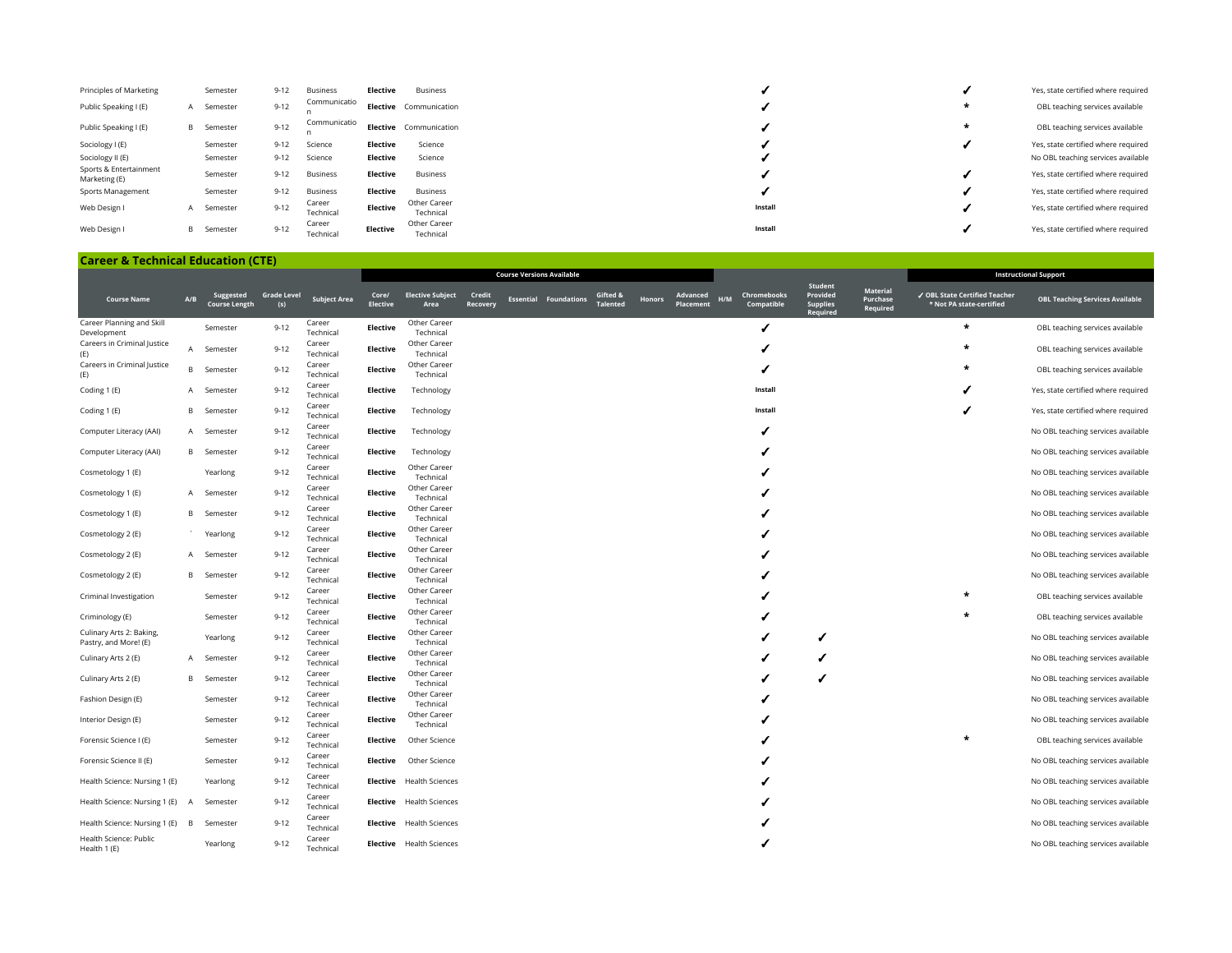| Health Science: Public<br>Health 1 (E)                               | A | Semester | $9 - 12$ | Career<br>Technical | <b>Elective</b> | <b>Health Sciences</b>    |
|----------------------------------------------------------------------|---|----------|----------|---------------------|-----------------|---------------------------|
| Health Science: Public                                               |   |          |          | Career              |                 |                           |
| Health 1 (E)                                                         | B | Semester | $9 - 12$ | Technical<br>Career | <b>Elective</b> | <b>Health Sciences</b>    |
| Health Sciences 1 (E)                                                |   | Yearlong | $9 - 12$ | Technical<br>Career | <b>Elective</b> | <b>Health Sciences</b>    |
| Health Sciences 1 (E)                                                | A | Semester | $9 - 12$ | Technical           | <b>Elective</b> | <b>Health Sciences</b>    |
| Health Sciences 1 (E)                                                | B | Semester | $9 - 12$ | Career<br>Technical | <b>Elective</b> | <b>Health Sciences</b>    |
| Health Science 2 (E)                                                 |   | Yearlong | $9 - 12$ | Career<br>Technical | <b>Elective</b> | <b>Health Sciences</b>    |
| Health Science 2 (E)                                                 | A | Semester | $9 - 12$ | Career<br>Technical | <b>Elective</b> | <b>Health Sciences</b>    |
| Health Science 2 (E)                                                 | B | Semester | $9 - 12$ | Career<br>Technical | <b>Elective</b> | <b>Health Sciences</b>    |
| Hospitality and Tourism 1:<br>Traveling the Globe (E)                |   | Semester | $9 - 12$ | Career<br>Technical | <b>Elective</b> | Other Career<br>Technical |
| Hospitality and Tourism 2:<br>Hotel and Restaurant<br>Management (E) | А | Semester | $9 - 12$ | Career<br>Technical | <b>Elective</b> | Other Career<br>Technical |
| Hospitality and Tourism 2:<br>Hotel and Restaurant<br>Management (E) | B | Semester | $9 - 12$ | Career<br>Technical | <b>Elective</b> | Other Career<br>Technical |
| Human and Social Services<br>1(E)                                    |   | Yearlong | $9 - 12$ | Career<br>Technical | <b>Elective</b> | Other Career<br>Technical |
| Human and Social Services<br>1(E)                                    | A | Semester | $9 - 12$ | Career<br>Technical | <b>Elective</b> | Other Career<br>Technical |
| Human and Social Services<br>1(E)                                    | B | Semester | $9 - 12$ | Career<br>Technical | <b>Elective</b> | Other Career<br>Technical |
| Internship & Work Study                                              | A | Semester | $9 - 12$ | Career<br>Technical | <b>Elective</b> | Other Career<br>Technical |
| Internship & Work Study                                              | B | Semester | $9 - 12$ | Career<br>Technical | <b>Elective</b> | Other Career<br>Technical |
| Introduction to Agriscience<br>(E)                                   | A | Semester | $9 - 12$ | Career<br>Technical | Elective        | Other Career<br>Technical |
| Introduction to Agriscience<br>(E)                                   | B | Semester | $9 - 12$ | Career<br>Technical | <b>Elective</b> | Other Career<br>Technical |
| Introduction to Criminal<br>Justice                                  |   | Semester | $9 - 12$ | Career<br>Technical | <b>Elective</b> | Other Career<br>Technical |
| Introduction to Early<br>Childhood Education                         |   | Semester | $9 - 12$ | Career<br>Technical | <b>Elective</b> | Other Career<br>Technical |
| Introduction to Culinary Arts<br>(E)                                 |   | Yearlong | $9 - 12$ | Career<br>Technical | <b>Elective</b> | Other Career<br>Technical |
| Culinary Arts 1 (E)                                                  | Α | Semester | $9 - 12$ | Career<br>Technical | <b>Elective</b> | Other Career<br>Technical |
| Culinary Arts 1 (E)                                                  | B | Semester | $9 - 12$ | Career<br>Technical | <b>Elective</b> | Other Career<br>Technical |
| Introduction to Homeland<br>Security                                 |   | Semester | $9 - 12$ | Career<br>Technical | <b>Elective</b> | Other Career<br>Technical |
| Introduction to Law                                                  |   | Semester | $9 - 12$ | Career<br>Technical | <b>Elective</b> | Other Career<br>Technical |
| Introduction to<br>Manufacturing (E)                                 |   | Yearlong | $9 - 12$ | Career<br>Technical | <b>Elective</b> | Other Career<br>Technical |
| Introduction to<br>Manufacturing 1 (E)                               | А | Semester | $9 - 12$ | Career<br>Technical | <b>Elective</b> | Other Career<br>Technical |
| Introduction to<br>Manufacturing 1 (E)                               | B | Semester | $9 - 12$ | Career<br>Technical | <b>Elective</b> | Other Career<br>Technical |
| Introduction to Medical<br>Assisting                                 |   | Semester | $9 - 12$ | Career<br>Technical | <b>Elective</b> | Other Career<br>Technical |
| Introduction to Paralegal<br>Profession                              |   | Semester | $9 - 12$ | Career<br>Technical | <b>Elective</b> | Other Career<br>Technical |
| Introduction to Social Media<br>(E)                                  |   | Yearlong | $9 - 12$ | Career<br>Technical | <b>Elective</b> | Other Career<br>Technical |
| Introduction to Social Media<br>1(E)                                 | A | Semester | $9 - 12$ | Career<br>Technical | <b>Elective</b> | Other Career<br>Technical |
| Introduction to Social Media<br>1(E)                                 | B | Semester | $9 - 12$ | Career<br>Technical | <b>Elective</b> | Other Career<br>Technical |
| Medical Law and Ethics                                               |   | Semester | $9 - 12$ | Career<br>Technical | <b>Elective</b> | Other Career<br>Technical |
| <b>Medical Terminology</b>                                           |   | Semester | $9 - 12$ | Career<br>Technical | <b>Elective</b> | Other Career<br>Technical |
| Personal & Family Finance<br>(E)                                     |   | Yearlong | $9 - 12$ | Career<br>Technical | <b>Elective</b> | Other Career<br>Technical |
| Personal & Family Finance 1<br>(E)                                   | A | Semester | $9 - 12$ | Career<br>Technical | <b>Elective</b> | Other Career<br>Technical |

|         | No OBL teaching services available  |
|---------|-------------------------------------|
|         | No OBL teaching services available  |
|         | No OBL teaching services available  |
|         | No OBL teaching services available  |
|         | No OBL teaching services available  |
|         | No OBL teaching services available  |
|         | No OBL teaching services available  |
|         | No OBL teaching services available  |
|         | No OBL teaching services available  |
|         | No OBL teaching services available  |
|         | No OBL teaching services available  |
|         | No OBL teaching services available  |
|         | No OBL teaching services available  |
|         | No OBL teaching services available  |
|         | No OBL teaching services available  |
|         | No OBL teaching services available  |
|         | No OBL teaching services available  |
|         | No OBL teaching services available  |
|         | OBL teaching services available     |
|         | OBL teaching services available     |
|         |                                     |
|         | No OBL teaching services available  |
|         | No OBL teaching services available  |
|         |                                     |
|         | No OBL teaching services available  |
| ٠       | OBL teaching services available     |
| ÷       | OBL teaching services available     |
|         | No OBL teaching services available  |
|         | No OBL teaching services available  |
|         | No OBL teaching services available  |
| $\star$ | OBL teaching services available     |
|         | OBL teaching services available     |
|         | OBL teaching services available     |
|         | Yes, state certified where required |
|         | Yes, state certified where required |
|         | OBL teaching services available     |
|         | OBL teaching services available     |
|         | OBL teaching services available     |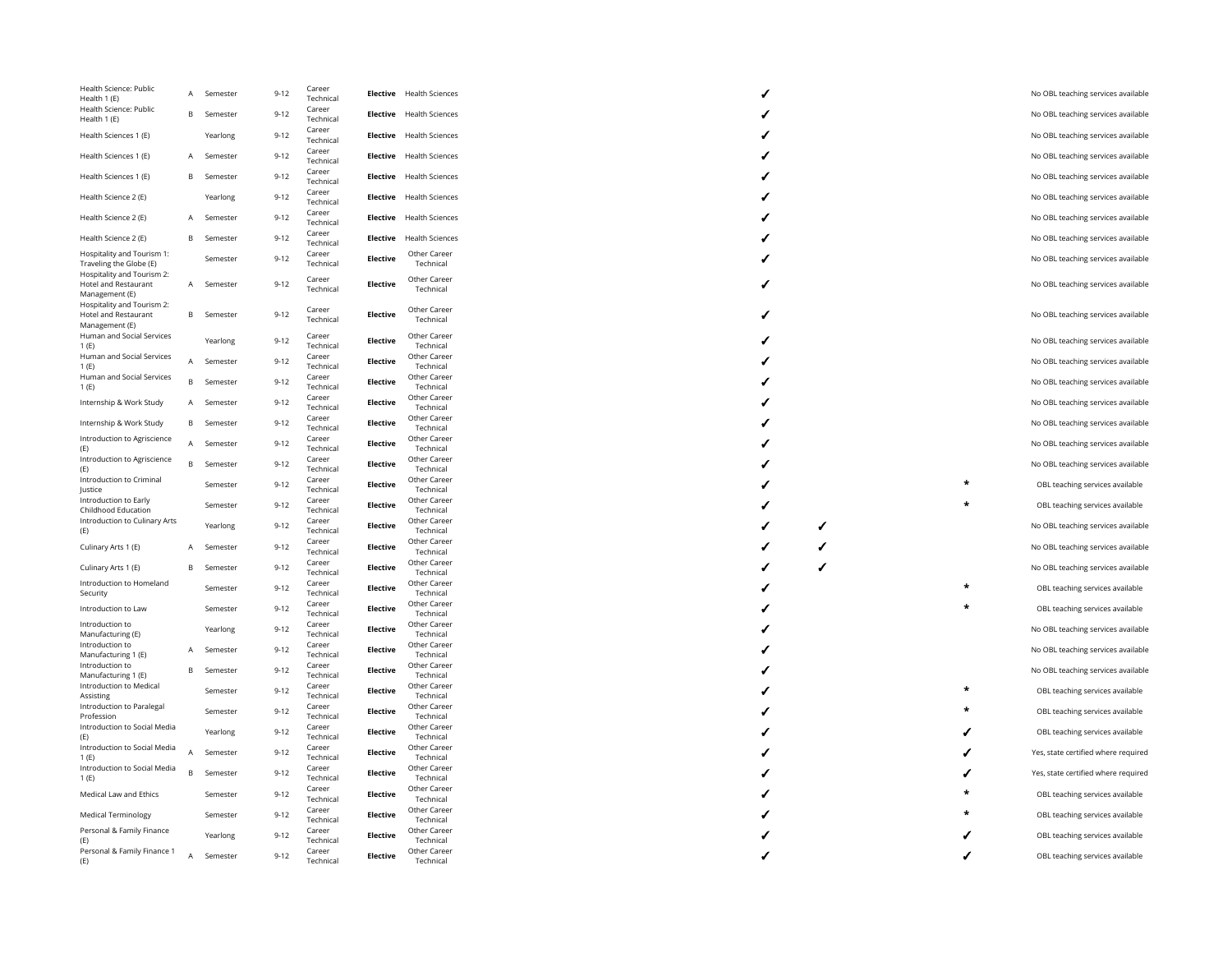| Personal & Family Finance 1<br>(E)        | <b>B</b> Semester | $9 - 12$ | Career<br>Technical | Elective | Other Career<br>Technical |  | OBL teaching services available    |
|-------------------------------------------|-------------------|----------|---------------------|----------|---------------------------|--|------------------------------------|
| Principles of Public Service<br>(E)       | Semester          | $9 - 12$ | Career<br>Technical | Elective | Other Career<br>Technical |  | No OBL teaching services available |
| Research Methods                          | Semester          | $9 - 12$ | Career<br>Technical | Elective | Other Career<br>Technical |  | OBL teaching services available    |
| Restaurant Management (E)                 | Semester          | $9 - 12$ | Career<br>Technical | Elective | Other Career<br>Technical |  | No OBL teaching services available |
| Theater, Cinema, & Film<br>Production (E) | Semester          | $9 - 12$ | Career<br>Technical | Elective | Other Career<br>Technical |  | No OBL teaching services available |
| Veterinary Science (E)                    | Semester          | $9 - 12$ | Career<br>Technical | Elective | Other Career<br>Technical |  | No OBL teaching services available |

|                                           |     |                                   |                           |                     |                          |                                 |                    | <b>Course Versions Available</b> |                    |                             |               |                       |     |                           |                                                    |                                  |                                                           | <b>Instructional Support</b>           |
|-------------------------------------------|-----|-----------------------------------|---------------------------|---------------------|--------------------------|---------------------------------|--------------------|----------------------------------|--------------------|-----------------------------|---------------|-----------------------|-----|---------------------------|----------------------------------------------------|----------------------------------|-----------------------------------------------------------|----------------------------------------|
| <b>Course Name</b>                        | A/B | Suggested<br><b>Course Length</b> | <b>Grade Level</b><br>(s) | <b>Subject Area</b> | Core/<br><b>Elective</b> | <b>Elective Subject</b><br>Area | Credit<br>Recovery | Essential                        | <b>Foundations</b> | Gifted &<br><b>Talented</b> | <b>Honors</b> | Advanced<br>Placement | H/M | Chromebooks<br>Compatible | Student<br>Provided<br><b>Supplies</b><br>Required | Material<br>Purchase<br>Required | ✔ OBL State Certified Teacher<br>* Not PA state-certified | <b>OBL Teaching Services Available</b> |
| Animation I (E)                           | A   | Semester                          | $9 - 12$                  | Electives           | <b>Elective</b>          | Humanities                      |                    |                                  |                    |                             |               |                       |     | Install                   |                                                    |                                  |                                                           | Yes, state certified where required    |
| Animation I (E)                           | B   | Semester                          | $9 - 12$                  | Electives           | <b>Elective</b>          | Humanities                      |                    |                                  |                    |                             |               |                       |     | Install                   |                                                    |                                  |                                                           | Yes, state certified where required    |
| Anthropology 1 (E)                        |     | Semester                          | $9 - 12$                  | Electives           | <b>Elective</b>          | Humanities                      |                    |                                  |                    |                             |               |                       |     |                           |                                                    |                                  |                                                           | Yes, state certified where required    |
| Anthropology 2 (E)                        |     | Semester                          | $9 - 12$                  | Electives           | <b>Elective</b>          | Humanities                      |                    |                                  |                    |                             |               |                       |     |                           |                                                    |                                  |                                                           | No OBL teaching services available     |
| Art History                               | A   | Semester                          | $9 - 12$                  | Electives           | <b>Elective</b>          | Humanities                      |                    |                                  |                    |                             |               |                       |     |                           |                                                    |                                  |                                                           | Yes, state certified where required    |
| Art History                               | B   | Semester                          | $9 - 12$                  | Electives           | Elective                 | Humanities                      |                    |                                  |                    |                             |               |                       |     |                           |                                                    |                                  |                                                           | Yes, state certified where required    |
| Art I: World Cultures (E)                 |     | Semester                          | $9 - 12$                  | Electives           | <b>Elective</b>          | Humanities                      |                    |                                  |                    |                             |               |                       |     |                           |                                                    |                                  |                                                           | Yes, state certified where required    |
| Digital Photography I (E)                 |     | Yearlong                          | $9 - 12$                  | Electives           | <b>Elective</b>          | Humanities                      |                    |                                  |                    |                             |               |                       |     |                           |                                                    |                                  |                                                           | Yes, state certified where required    |
| Digital Photography I (E)                 |     | A Semester                        | $9 - 12$                  | Electives           | <b>Elective</b>          | Humanities                      |                    |                                  |                    |                             |               |                       |     |                           |                                                    |                                  |                                                           | Yes, state certified where required    |
| Digital Photography I (E)                 |     | <b>B</b> Semester                 | $9 - 12$                  | Electives           | <b>Elective</b>          | Humanities                      |                    |                                  |                    |                             |               |                       |     |                           |                                                    |                                  |                                                           | Yes, state certified where required    |
| Digital Photography II (E)                |     | Yearlong                          | $9 - 12$                  | Electives           | <b>Elective</b>          | Humanities                      |                    |                                  |                    |                             |               |                       |     |                           |                                                    |                                  |                                                           | Yes, state certified where required    |
| Digital Photography II (E)                | A   | Semester                          | $9 - 12$                  | Electives           | <b>Elective</b>          | Humanities                      |                    |                                  |                    |                             |               |                       |     |                           |                                                    |                                  |                                                           | Yes, state certified where required    |
| Digital Photography II (E)                | B   | Semester                          | $9 - 12$                  | Electives           | <b>Elective</b>          | Humanities                      |                    |                                  |                    |                             |               |                       |     |                           |                                                    |                                  |                                                           | Yes, state certified where required    |
| Fundamentals of Art (AAI)                 |     | Semester                          | $9 - 12$                  | Electives           | Elective                 | Humanities                      |                    |                                  |                    |                             |               |                       |     |                           |                                                    |                                  |                                                           | Yes, state certified where required    |
| Fundamentals of Art<br>Appreciation (AAI) |     | Semester                          | $9 - 12$                  | Electives           | Elective                 | Humanities                      |                    |                                  |                    |                             |               |                       |     |                           |                                                    |                                  |                                                           | Yes, state certified where required    |
| Fundamentals of Art History<br>(AAI)      |     | Semester                          | $9 - 12$                  | Electives           | Elective                 | Humanities                      |                    |                                  |                    |                             |               |                       |     |                           |                                                    |                                  |                                                           | Yes, state certified where required    |
| Introduction to<br>Anthropology (AAI)     |     | Semester                          | $9 - 12$                  | Electives           | Elective                 | Humanities                      |                    |                                  |                    |                             |               |                       |     |                           |                                                    |                                  |                                                           | No OBL teaching services available     |
| Introduction to Drawing<br>(AAI)          |     | Semester                          | $9 - 12$                  | Electives           | <b>Elective</b>          | Humanities                      |                    |                                  |                    |                             |               |                       |     |                           |                                                    |                                  |                                                           | Yes, state certified where required    |
| Living Music                              |     | Semester                          | $9 - 12$                  | Electives           | <b>Elective</b>          | Humanities                      |                    |                                  |                    |                             |               |                       |     | Install                   |                                                    |                                  |                                                           | Yes, state certified where required    |
| Living Music II                           |     | Semester                          | $9 - 12$                  | Electives           | <b>Elective</b>          | Humanities                      |                    |                                  |                    |                             |               |                       |     | Install                   |                                                    |                                  |                                                           | Yes, state certified where required    |
| Music Appreciation (E)                    |     | Semester                          | $9 - 12$                  | Electives           | <b>Elective</b>          | Humanities                      |                    |                                  |                    |                             |               |                       |     |                           |                                                    |                                  |                                                           | Yes, state certified where required    |
| Philosophy (E)                            |     | Semester                          | $9 - 12$                  | Electives           | Elective                 | Humanities                      |                    |                                  |                    |                             |               |                       |     |                           |                                                    |                                  |                                                           | Yes, state certified where required    |
| The Lord of the Rings (E)                 |     | Semester                          | $9 - 12$                  | Electives           | <b>Elective</b>          | Humanities                      |                    |                                  |                    |                             |               |                       |     |                           |                                                    |                                  |                                                           | No OBL teaching services available     |

**Language Arts**

**Humanities**

| Language Arts                                    |     |                                   |                           |                     |                   |                                 |                    |                                  |                              |                             |               |                           |                           |                                                    |                                  |                                                           |                                        |
|--------------------------------------------------|-----|-----------------------------------|---------------------------|---------------------|-------------------|---------------------------------|--------------------|----------------------------------|------------------------------|-----------------------------|---------------|---------------------------|---------------------------|----------------------------------------------------|----------------------------------|-----------------------------------------------------------|----------------------------------------|
|                                                  |     |                                   |                           |                     |                   |                                 |                    | <b>Course Versions Available</b> |                              |                             |               |                           |                           |                                                    |                                  |                                                           | <b>Instructional Support</b>           |
| <b>Course Name</b>                               | A/B | Suggested<br><b>Course Length</b> | <b>Grade Level</b><br>(s) | <b>Subject Area</b> | Core/<br>Elective | <b>Elective Subject</b><br>Area | Credit<br>Recovery |                                  | <b>Essential Foundations</b> | Gifted &<br><b>Talented</b> | <b>Honors</b> | Advanced H/M<br>Placement | Chromebooks<br>Compatible | Student<br>Provided<br><b>Supplies</b><br>Required | Material<br>Purchase<br>Required | √ OBL State Certified Teacher<br>* Not PA state-certified | <b>OBL Teaching Services Available</b> |
| Creative Writing (E)                             |     | Yearlong                          | $9 - 12$                  | Electives           |                   | <b>Elective</b> Language Arts   |                    |                                  |                              |                             |               |                           |                           |                                                    |                                  |                                                           | Yes, state certified where required    |
| Creative Writing 1 (E)                           |     | A Semester                        | $9 - 12$                  | Electives           |                   | <b>Elective</b> Language Arts   |                    |                                  |                              |                             |               |                           |                           |                                                    |                                  |                                                           | Yes, state certified where required    |
| Creative Writing 1 (E)                           |     | <b>B</b> Semester                 | $9 - 12$                  | Electives           |                   | <b>Elective</b> Language Arts   |                    |                                  |                              |                             |               |                           |                           |                                                    |                                  |                                                           | Yes, state certified where required    |
| Fundamentals of English<br>Composition           |     | Semester                          | $9 - 12$                  | Electives           |                   | <b>Elective</b> Language Arts   |                    |                                  |                              |                             |               |                           |                           |                                                    |                                  |                                                           | Yes, state certified where required    |
| Gothic Literature (E)                            |     | Semester                          | $9 - 12$                  | Electives           |                   | <b>Elective</b> Language Arts   |                    |                                  |                              |                             |               |                           |                           |                                                    |                                  |                                                           | Yes, state certified where required    |
| Introduction to Grammar<br>and Composition (AAI) |     | Semester                          | $9 - 12$                  | Electives           |                   | <b>Elective</b> Language Arts   |                    |                                  |                              |                             |               |                           |                           |                                                    |                                  |                                                           | Yes, state certified where required    |
| Journalism                                       |     | A Semester                        | $9 - 12$                  | Electives           |                   | <b>Elective</b> Language Arts   |                    |                                  |                              |                             |               |                           |                           |                                                    |                                  | *                                                         | OBL teaching services available        |
| Journalism                                       | B   | Semester                          | $9 - 12$                  | Electives           |                   | <b>Elective</b> Language Arts   |                    |                                  |                              |                             |               |                           |                           |                                                    |                                  | *                                                         | OBL teaching services available        |
| Journalism (AAI)                                 |     | A Semester                        | $9 - 12$                  | Electives           |                   | <b>Elective</b> Language Arts   |                    |                                  |                              |                             |               |                           |                           |                                                    |                                  |                                                           | No OBL teaching services available     |
| Journalism (AAI)                                 |     | <b>B</b> Semester                 | $9 - 12$                  | Electives           |                   | <b>Elective</b> Language Arts   |                    |                                  |                              |                             |               |                           |                           |                                                    |                                  |                                                           | No OBL teaching services available     |
| Mythology and Folklore (E)                       |     | Semester                          | $9 - 12$                  | Electives           |                   | <b>Elective</b> Language Arts   |                    |                                  |                              |                             |               |                           |                           |                                                    |                                  |                                                           | Yes, state certified where required    |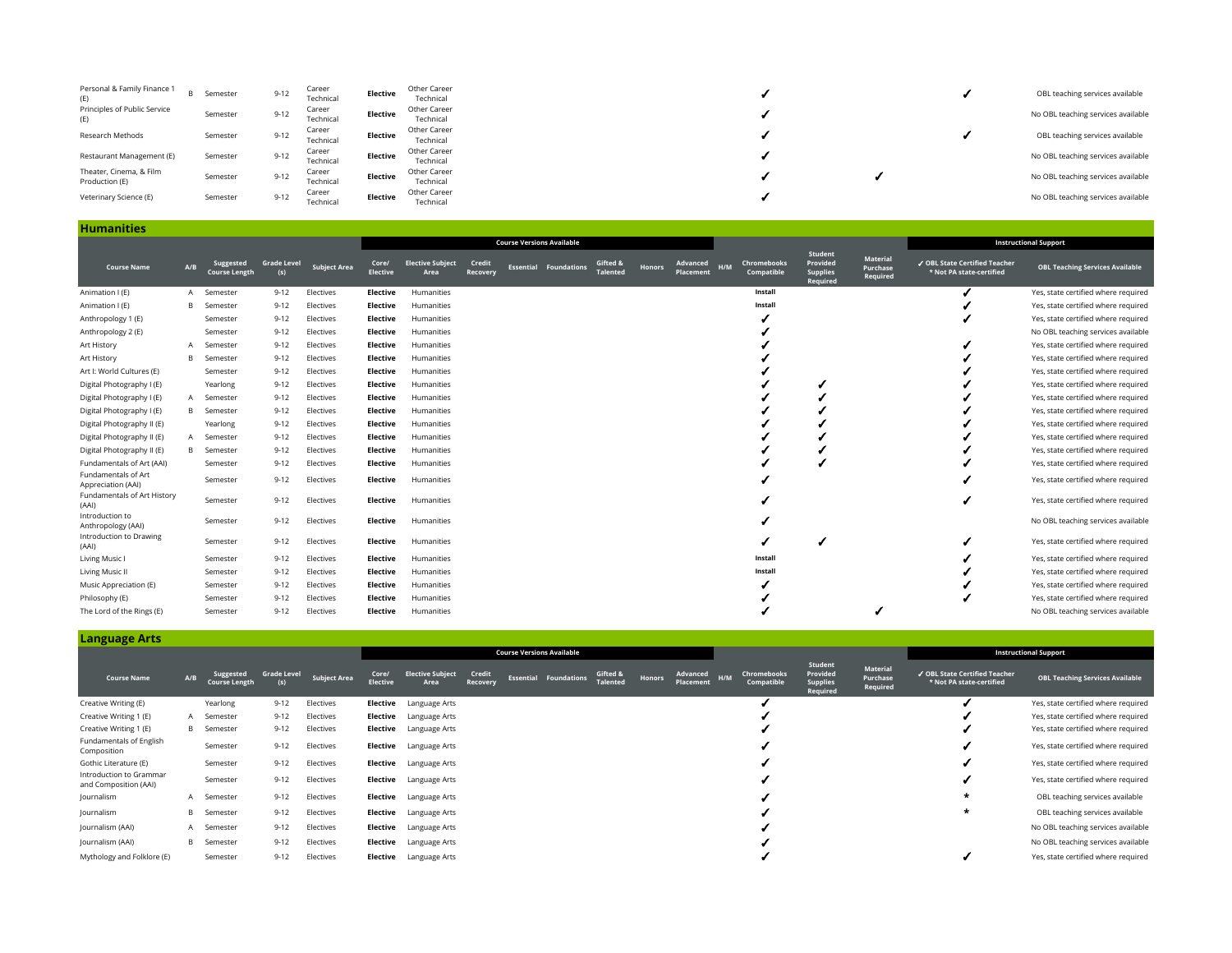| Reading and Writing for<br>Purpose (E) | Semester | 9-12 Electives | <b>Elective</b> Language Arts |  | Yes, state certified where required |
|----------------------------------------|----------|----------------|-------------------------------|--|-------------------------------------|
| Speech and Debate                      | Semester | 9-12 Electives | <b>Elective</b> Language Arts |  | OBL teaching services available     |

| <b>Mathematics</b>       |     |          |          |                                                                         |                                                                                                                                                                                                  |  |                                  |  |  |                     |                                  |                                                           |                                        |
|--------------------------|-----|----------|----------|-------------------------------------------------------------------------|--------------------------------------------------------------------------------------------------------------------------------------------------------------------------------------------------|--|----------------------------------|--|--|---------------------|----------------------------------|-----------------------------------------------------------|----------------------------------------|
|                          |     |          |          |                                                                         |                                                                                                                                                                                                  |  | <b>Course Versions Available</b> |  |  |                     |                                  |                                                           | <b>Instructional Support</b>           |
| <b>Course Name</b>       | A/B |          |          | Suggested Grade Level Subject Area<br>Course Length (s)    Subject Area | Core/ Elective Subject Credit Essential Foundations Gifted & Honors Advanced H/M Chromebooks Provided<br>Elective Area Recovery Essential Foundations Talented Placement H/M Compatible Supplies |  |                                  |  |  | Student<br>Required | Material<br>Purchase<br>Required | ✔ OBL State Certified Teacher<br>* Not PA state-certified | <b>OBL Teaching Services Available</b> |
| Financial Literacy (AAI) |     | Semester | $9 - 12$ | Electives                                                               | <b>Elective</b> Language Arts                                                                                                                                                                    |  |                                  |  |  |                     |                                  |                                                           | OBL teaching services available        |

| <b>Science</b>                           |        |                                   |                           |                     |                          |                                 |                    |                                  |                             |        |                       |     |                           |                                                    |                                  |                                                           |                                        |
|------------------------------------------|--------|-----------------------------------|---------------------------|---------------------|--------------------------|---------------------------------|--------------------|----------------------------------|-----------------------------|--------|-----------------------|-----|---------------------------|----------------------------------------------------|----------------------------------|-----------------------------------------------------------|----------------------------------------|
|                                          |        |                                   |                           |                     |                          |                                 |                    | <b>Course Versions Available</b> |                             |        |                       |     |                           |                                                    |                                  |                                                           | <b>Instructional Support</b>           |
| <b>Course Name</b>                       | A/B    | Suggested<br><b>Course Length</b> | <b>Grade Level</b><br>(s) | <b>Subject Area</b> | Core/<br><b>Elective</b> | <b>Elective Subject</b><br>Area | Credit<br>Recovery | <b>Essential Foundations</b>     | Gifted &<br><b>Talented</b> | Honors | Advanced<br>Placement | H/M | Chromebooks<br>Compatible | Student<br>Provided<br><b>Supplies</b><br>Required | Material<br>Purchase<br>Required | √ OBL State Certified Teacher<br>* Not PA state-certified | <b>OBL Teaching Services Available</b> |
| Astronomy: Exploring the<br>Universe (E) | A      | Semester                          | $9 - 12$                  | Science             | Elective                 | Science                         |                    |                                  |                             |        |                       |     |                           |                                                    |                                  |                                                           | Yes, state certified where required    |
| Astronomy: Exploring the<br>Universe (E) |        | <b>B</b> Semester                 | $9 - 12$                  | Science             | Elective                 | Science                         |                    |                                  |                             |        |                       |     |                           |                                                    |                                  |                                                           | Yes, state certified where required    |
| Biotechnology (E)                        |        | A Semester                        | $9 - 12$                  | Science             | Elective                 | Science                         |                    |                                  |                             |        |                       |     |                           |                                                    |                                  |                                                           | No OBL teaching services available     |
| Biotechnology (E)                        |        | <b>B</b> Semester                 | $9 - 12$                  | Science             | Elective                 | Science                         |                    |                                  |                             |        |                       |     |                           |                                                    |                                  |                                                           | No OBL teaching services available     |
| Earth Space Science                      |        | A Semester                        | $9 - 12$                  | Science             | Elective                 | Science                         |                    |                                  |                             |        |                       |     | Install                   |                                                    |                                  |                                                           | Yes, state certified where required    |
| Earth Space Science                      |        | <b>B</b> Semester                 | $9 - 12$                  | Science             | Elective                 | Science                         |                    |                                  |                             |        |                       |     | Install                   |                                                    |                                  |                                                           | Yes, state certified where required    |
| <b>Environmental Science</b>             |        | A Semester                        | $9 - 12$                  | Science             | Elective                 | Science                         |                    |                                  |                             |        |                       |     |                           |                                                    |                                  |                                                           | Yes, state certified where required    |
| <b>Environmental Science</b>             |        | <b>B</b> Semester                 | $9 - 12$                  | Science             | Elective                 | Science                         |                    |                                  |                             |        |                       |     |                           |                                                    |                                  |                                                           | Yes, state certified where required    |
| Great Minds in Science (E)               |        | Semester                          | $9 - 12$                  | Science             | Elective                 | Science                         |                    |                                  |                             |        |                       |     |                           |                                                    |                                  |                                                           | No OBL teaching services available     |
| Marine Science                           | $\sim$ | Semester/<br>Yearlong             | $9 - 12$                  | Science             | Elective                 | Science                         |                    |                                  |                             |        |                       |     |                           |                                                    |                                  |                                                           | Yes, state certified where required    |
| Marine Science                           | B      | Semester                          | $9 - 12$                  | Science             | Elective                 | Science                         |                    |                                  |                             |        |                       |     |                           |                                                    |                                  |                                                           | Yes, state certified where required    |

**Social Studies Course Versions Available Instructional Support Course Name A/B Suggested Course Length Grade Level (s) Subject Area Core/ Elective Elective Subject Area Credit Recovery Essential Foundations Gifted & Talented Honors Advanced Placement H/M Chromebooks Compatible Student Provided Supplies Required Material Purchase Required** ✓ **OBL State Certified Teacher OBL Teaching Services Available** African American History (E) Semester 9-12 Social Studies **Elective** Social Studies ✓ ✓ Yes, state certified where required Archaeology (E) Semester 9-12 Social Studies **Elective** Social Studies **in Elective** Social Studies **in Elective** Social Studies **in Elective** of the sequired where required verse required verse required verse required an Current Events (AAI) Semester 9-12 Social Studies **Elective** Social Studies ✓ ✓ Yes, state certified where required History of the Holocaust (E) Semester 9-12 Social Studies **Elective** Social Studies **Elective** Social Studies **Elective** Social Studies Human Geography (E) Semester 9-12 Social Studies **Elective** Social Studies **in Elective** Social Studies in Social Studies in the Social Studies of the Social Studies of the Social Studies of the Social Studies of the Soci Introduction to Psychology Semester 9-12 Social Studies **Elective** Social Studies **interval Studies** Semester 9-12 Social Studies **Elective** Social Studies Introduction to Women's Introduction to women's Semester 9-12 Social Studies **Elective** Social Studies<br>Studies (E) No OBL teaching services available Personal Finance Semester 9-12 Social Studies **Elective** Social Studies **in Social Studies** Social Studies in Social Studies in Social Studies in Social Studies in Social Studies in Social Studies in Social Studies in Soc Personal Psychology I (E) Semester 9-12 Social Studies **Elective** Social Studies **Elective** Social Studies **Elective** Social Studies **in Elective** Social Studies **in Elective** Social Studies **in Elective** Social Studies Personal Psychology II (E) Semester 9-12 Social Studies **Elective** Social Studies **Elective** Social Studies **Elective** Social Studies **in the contract of the contract of the contract of the contract of the contract of the** Psychology **A** Semester 9-12 Social Studies **Elective** Social Studies **in Studies** Social Studies **Properties** Social Studies in Semester 9-12 Social Studies **Elective** Social Studies **in Studies** and the sequent of the s Psychology B Semester 9-12 Social Studies **Elective** Social Studies **in Studies** Social Studies **in Studies** Social Studies in Studies **in Studies** and the versual of the Ves, state certified where required World Religions (E) Semester 9-12 Social Studies **Elective** Social Studies **in Elective** Social Studies in the Social Studies in the Social Studies of the Social Studies of the Social Studies of the Social Studies of the

**Other Course Versions Available Instructional Support Course Name A/B Suggested Course Length Grade Level (s) Subject Area Core/ Elective Elective Subject Area Credit Recovery Essential Foundations Gifted & Talented Honors Advanced Placement H/M Chromebooks Compatible Student Provided Supplies Required Material Purchase Required** ✓ **OBL State Certified Teacher \* Not PA state-certified OBL Teaching Services Available** Life Skills (E) Yearlong 9-12 Elective **Elective** Other ✓ **\*** OBL teaching services available Life Skills 1 (E) <sup>A</sup> Semester 9-12 Elective **Elective** Other ✓ **\*** OBL teaching services available Life Skills 1 (E) <sup>B</sup> Semester 9-12 Elective **Elective** Other ✓ **\*** OBL teaching services available Culminating Project (AAI) Semester 9-12 Elective **Elective** Other ✓ No OBL teaching services available Driver's Education Semester 9-12 Elective **Elective** Other ✓ ✓ No OBL teaching services available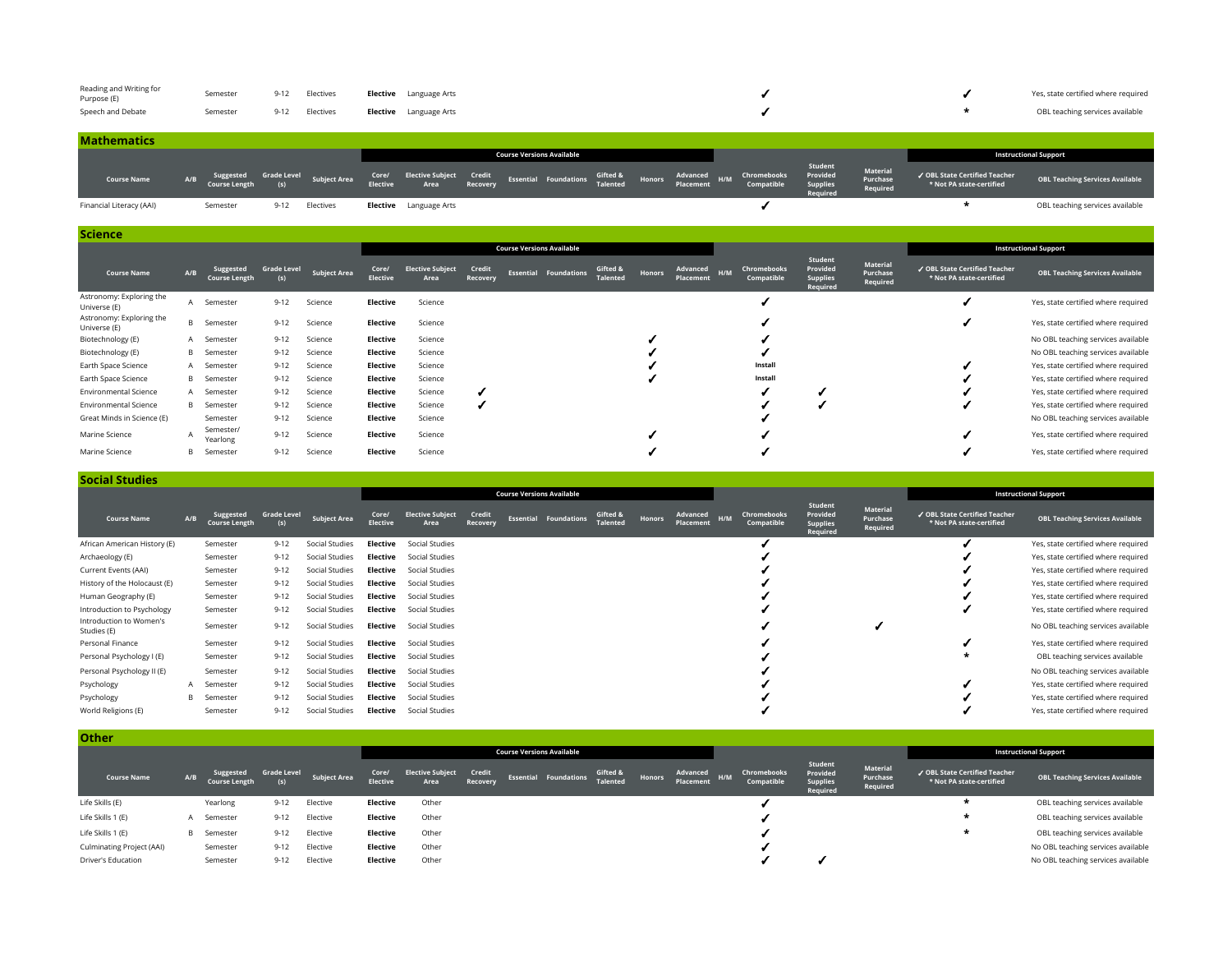| Peer Counseling (E)                   |   | Semester          | $9 - 12$ | Elective | Elective | Other | No OBL teaching services available |
|---------------------------------------|---|-------------------|----------|----------|----------|-------|------------------------------------|
| Real World Parenting (E)              |   | Semester          | $9 - 12$ | Elective | Elective | Other | No OBL teaching services available |
| Service Learning Project I<br>(AAI)   | A | Semester          | $9 - 12$ | Elective | Elective | Other | No OBL teaching services available |
| Service Learning Project I<br>(AAI)   |   | <b>B</b> Semester | $9 - 12$ | Elective | Elective | Other | No OBL teaching services available |
| Service Learning Project II<br>(AAI)  | A | Semester          | $9 - 12$ | Elective | Elective | Other | No OBL teaching services available |
| Service Learning Project II<br>(AAI)  |   | <b>B</b> Semester | $9 - 12$ | Elective | Elective | Other | No OBL teaching services available |
| Service Learning Project III<br>(AAI) | A | Semester          | $9 - 12$ | Elective | Elective | Other | No OBL teaching services available |
| Service Learning Project III<br>(AAI) |   | <b>B</b> Semester | $9 - 12$ | Elective | Elective | Other | No OBL teaching services available |
| Service Learning Project IV<br>(AAI)  | A | Semester          | $9 - 12$ | Elective | Elective | Other | No OBL teaching services available |
| Service Learning Project IV<br>(AAI)  |   | <b>B</b> Semester | $9 - 12$ | Elective | Elective | Other | No OBL teaching services available |
| Social Problems I (E)                 |   | Semester          | $9 - 12$ | Elective | Elective | Other | No OBL teaching services available |
| Social Problems II (E)                |   | Semester          | $9 - 12$ | Elective | Elective | Other | No OBL teaching services available |

#### **World Languages**

| . .                |              |                                   |                           |                     |                          |                                 |                    | <b>Course Versions Available</b> |                              |                             |               |                       |     |                           |                                                    |                                  |                                                           | <b>Instructional Support</b>           |
|--------------------|--------------|-----------------------------------|---------------------------|---------------------|--------------------------|---------------------------------|--------------------|----------------------------------|------------------------------|-----------------------------|---------------|-----------------------|-----|---------------------------|----------------------------------------------------|----------------------------------|-----------------------------------------------------------|----------------------------------------|
| <b>Course Name</b> | A/B          | Suggested<br><b>Course Length</b> | <b>Grade Level</b><br>(s) | <b>Subject Area</b> | Core/<br><b>Elective</b> | <b>Elective Subject</b><br>Area | Credit<br>Recovery |                                  | <b>Essential Foundations</b> | Gifted &<br><b>Talented</b> | <b>Honors</b> | Advanced<br>Placement | H/M | Chromebooks<br>Compatible | Student<br>Provided<br><b>Supplies</b><br>Required | Material<br>Purchase<br>Required | √ OBL State Certified Teacher<br>* Not PA state-certified | <b>OBL Teaching Services Available</b> |
| Chinese I          |              | A Semester                        | $9 - 12$                  | Elective            | <b>Elective</b>          | World<br>Languages              |                    |                                  |                              |                             |               |                       |     |                           |                                                    |                                  |                                                           | Yes, state certified where required    |
| Chinese I          | B.           | Semester                          | $9 - 12$                  | Elective            | <b>Elective</b>          | World<br>Languages              |                    |                                  |                              |                             |               |                       |     |                           |                                                    |                                  |                                                           | Yes, state certified where required    |
| Chinese II         |              | A Semester                        | $9 - 12$                  | Elective            | <b>Elective</b>          | World<br>Languages              |                    |                                  |                              |                             |               |                       |     |                           |                                                    |                                  |                                                           | Yes, state certified where required    |
| Chinese II         | B            | Semester                          | $9 - 12$                  | Elective            | <b>Elective</b>          | World<br>Languages              |                    |                                  |                              |                             |               |                       |     |                           |                                                    |                                  |                                                           | Yes, state certified where required    |
| Chinese III        |              | A Semester                        | $9 - 12$                  | Elective            | <b>Elective</b>          | World<br>Languages              |                    |                                  |                              |                             |               |                       |     |                           |                                                    |                                  |                                                           | Yes, state certified where required    |
| Chinese III        | B            | Semester                          | $9 - 12$                  | Elective            | <b>Elective</b>          | World<br>Languages              |                    |                                  |                              |                             |               |                       |     |                           |                                                    |                                  |                                                           | Yes, state certified where required    |
| French I           |              | A Semester                        | $9 - 12$                  | Elective            | <b>Elective</b>          | World<br>Languages              |                    |                                  |                              |                             |               |                       |     |                           |                                                    |                                  |                                                           | Yes, state certified where required    |
| French I           |              | <b>B</b> Semester                 | $9 - 12$                  | Elective            | <b>Elective</b>          | World<br>Languages              |                    |                                  |                              |                             |               |                       |     |                           |                                                    |                                  |                                                           | Yes, state certified where required    |
| French II          |              | A Semester                        | $9 - 12$                  | Elective            | <b>Elective</b>          | World<br>Languages              |                    |                                  |                              |                             |               |                       |     |                           |                                                    |                                  |                                                           | Yes, state certified where required    |
| French II          |              | <b>B</b> Semester                 | $9 - 12$                  | Elective            | Elective                 | World                           |                    |                                  |                              |                             |               |                       |     |                           |                                                    |                                  |                                                           | Yes, state certified where required    |
| French III         |              | A Semester                        | $9 - 12$                  | Elective            | Elective                 | Languages<br>World              |                    |                                  |                              |                             |               |                       |     |                           |                                                    |                                  |                                                           | Yes, state certified where required    |
| French III         | B            | Semester                          | $9 - 12$                  | Elective            | <b>Elective</b>          | Languages<br>World              |                    |                                  |                              |                             |               |                       |     |                           |                                                    |                                  |                                                           | Yes, state certified where required    |
| French IV          | A            | Semester                          | $9 - 12$                  | Elective            | <b>Elective</b>          | Languages<br>World              |                    |                                  |                              |                             |               |                       |     |                           |                                                    |                                  |                                                           | Yes, state certified where required    |
| French IV          |              | <b>B</b> Semester                 | $9 - 12$                  | Elective            | Elective                 | Languages<br>World              |                    |                                  |                              |                             |               |                       |     |                           |                                                    |                                  |                                                           | Yes, state certified where required    |
| German I           | $\mathsf{A}$ | Semester                          | $9 - 12$                  | Elective            | <b>Elective</b>          | Languages<br>World              |                    |                                  |                              |                             |               |                       |     |                           |                                                    |                                  |                                                           | Yes, state certified where required    |
| German I           | B            | Semester                          | $9 - 12$                  | Elective            | <b>Elective</b>          | Languages<br>World              |                    |                                  |                              |                             |               |                       |     |                           |                                                    |                                  |                                                           | Yes, state certified where required    |
| German II          | $\mathsf{A}$ | Semester                          | $9 - 12$                  | Elective            | <b>Elective</b>          | Languages<br>World              |                    |                                  |                              |                             |               |                       |     |                           |                                                    |                                  |                                                           | Yes, state certified where required    |
| German II          | B            | Semester                          | $9 - 12$                  | Elective            | <b>Elective</b>          | Languages<br>World              |                    |                                  |                              |                             |               |                       |     |                           |                                                    |                                  |                                                           | Yes, state certified where required    |
| German III         | A            | Semester                          | $9 - 12$                  | Elective            | <b>Elective</b>          | Languages<br>World              |                    |                                  |                              |                             |               |                       |     |                           |                                                    |                                  |                                                           | Yes, state certified where required    |
|                    | B            |                                   |                           |                     |                          | Languages<br>World              |                    |                                  |                              |                             |               |                       |     |                           |                                                    |                                  |                                                           |                                        |
| German III         |              | Semester                          | $9 - 12$                  | Elective            | <b>Elective</b>          | Languages<br>World              |                    |                                  |                              |                             |               |                       |     |                           |                                                    |                                  |                                                           | Yes, state certified where required    |
| Japanese I         | A            | Semester                          | $9 - 12$                  | Elective            | <b>Elective</b>          | Languages<br>World              |                    |                                  |                              |                             |               |                       |     |                           |                                                    |                                  |                                                           | Yes, state certified where required    |
| Japanese I         | B            | Semester                          | $9 - 12$                  | Elective            | <b>Elective</b>          | Languages<br>World              |                    |                                  |                              |                             |               |                       |     |                           |                                                    |                                  |                                                           | Yes, state certified where required    |
| Japanese II        | A            | Semester                          | $9 - 12$                  | Elective            | <b>Elective</b>          | Languages                       |                    |                                  |                              |                             |               |                       |     |                           |                                                    |                                  |                                                           | Yes, state certified where required    |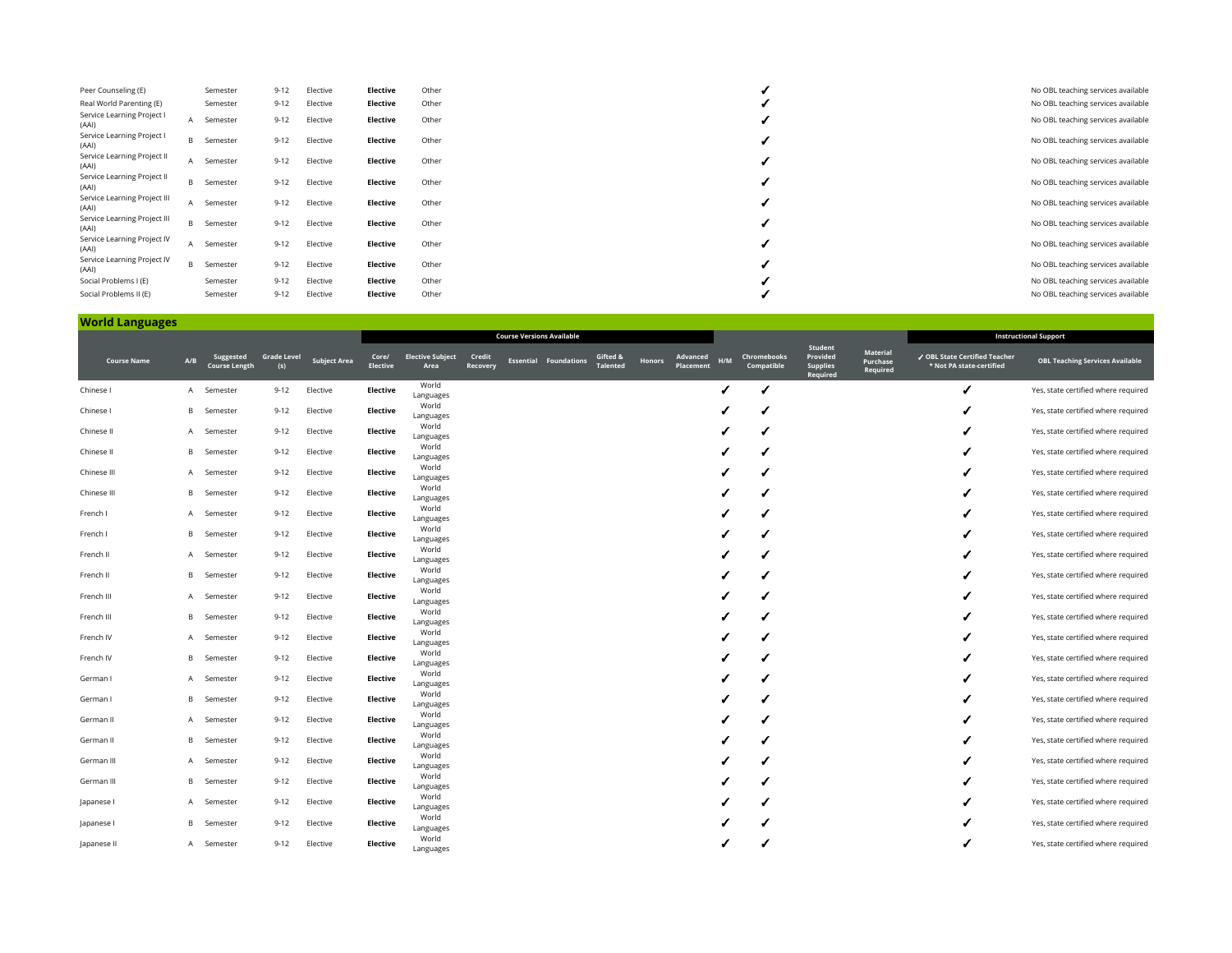| Japanese II      | B | Semester          | $9 - 12$ | Elective | <b>Elective</b> | World<br>Languages |  |  |         | Yes, state certified where required |
|------------------|---|-------------------|----------|----------|-----------------|--------------------|--|--|---------|-------------------------------------|
| Latin I          |   | A Semester        | $9 - 12$ | Elective | Elective        | World<br>Languages |  |  |         | Yes, state certified where required |
| Latin I          | B | Semester          | $9 - 12$ | Elective | Elective        | World<br>Languages |  |  |         | Yes, state certified where required |
| Latin II         |   | A Semester        | $9 - 12$ | Elective | Elective        | World<br>Languages |  |  |         | Yes, state certified where required |
| Latin II         | B | Semester          | $9 - 12$ | Elective | <b>Elective</b> | World<br>Languages |  |  |         | Yes, state certified where required |
| Latin III        |   | A Semester        | $9 - 12$ | Elective | Elective        | World<br>Languages |  |  |         | Yes, state certified where required |
| Latin III        | B | Semester          | $9 - 12$ | Elective | <b>Elective</b> | World<br>Languages |  |  |         | Yes, state certified where required |
| Sign Language I  |   | A Semester        | $9 - 12$ | Elective | Elective        | World<br>Languages |  |  | ÷       | OBL teaching services available     |
| Sign Language I  |   | <b>B</b> Semester | $9 - 12$ | Elective | Elective        | World<br>Languages |  |  | ÷       | OBL teaching services available     |
| Sign Language II |   | A Semester        | $9 - 12$ | Elective | Elective        | World<br>Languages |  |  | $\ast$  | OBL teaching services available     |
| Sign Language II |   | <b>B</b> Semester | $9 - 12$ | Elective | Elective        | World<br>Languages |  |  | $\star$ | OBL teaching services available     |
| Spanish I        |   | A Semester        | $9 - 12$ | Elective | Elective        | World<br>Languages |  |  |         | Yes, state certified where required |
| Spanish I        |   | <b>B</b> Semester | $9 - 12$ | Elective | Elective        | World<br>Languages |  |  |         | Yes, state certified where required |
| Spanish II       |   | A Semester        | $9 - 12$ | Elective | <b>Elective</b> | World<br>Languages |  |  |         | Yes, state certified where required |
| Spanish II       | B | Semester          | $9 - 12$ | Elective | <b>Elective</b> | World<br>Languages |  |  |         | Yes, state certified where required |
| Spanish III      |   | A Semester        | $9 - 12$ | Elective | <b>Elective</b> | World<br>Languages |  |  |         | Yes, state certified where required |
| Spanish III      | B | Semester          | $9 - 12$ | Elective | Elective        | World<br>Languages |  |  |         | Yes, state certified where required |
| Spanish IV       |   | A Semester        | $9 - 12$ | Elective | Elective        | World<br>Languages |  |  |         | Yes, state certified where required |
| Spanish IV       | B | Semester          | $9 - 12$ | Elective | <b>Elective</b> | World<br>Languages |  |  |         | Yes, state certified where required |

#### **9-12 Misc.**

| <b>Test Prep</b>       |     |                                   |                           |                     |                          |                                 |                    |                                  |                              |                             |        |                           |                           |                                                    |                                  |                                                           |                                        |
|------------------------|-----|-----------------------------------|---------------------------|---------------------|--------------------------|---------------------------------|--------------------|----------------------------------|------------------------------|-----------------------------|--------|---------------------------|---------------------------|----------------------------------------------------|----------------------------------|-----------------------------------------------------------|----------------------------------------|
|                        |     |                                   |                           |                     |                          |                                 |                    | <b>Course Versions Available</b> |                              |                             |        |                           |                           |                                                    |                                  |                                                           | <b>Instructional Support</b>           |
| <b>Course Name</b>     | A/B | Suggested<br><b>Course Length</b> | <b>Grade Level</b><br>(s) | <b>Subject Area</b> | Core/<br><b>Elective</b> | <b>Elective Subject</b><br>Area | Credit<br>Recovery |                                  | <b>Essential Foundations</b> | Gifted &<br><b>Talented</b> | Honors | Advanced H/M<br>Placement | Chromebooks<br>Compatible | Student<br>Provided<br><b>Supplies</b><br>Required | Material<br>Purchase<br>Required | ✔ OBL State Certified Teacher<br>* Not PA state-certified | <b>OBL Teaching Services Available</b> |
| College Prep with ACT  |     |                                   | $9 - 12$                  | Test Prep           | Elective                 | Other Career<br>Technical       |                    |                                  |                              |                             |        |                           |                           |                                                    |                                  |                                                           | OBL teaching services available        |
| College Prep with SAT  |     |                                   | $9 - 12$                  | Test Prep           | Elective                 | Other Career<br>Technical       |                    |                                  |                              |                             |        |                           |                           |                                                    |                                  | *                                                         | OBL teaching services available        |
| GED Language Arts (M)  |     |                                   | $9 - 12$                  | Test Prep           | Elective                 | Other Career<br>Technical       |                    |                                  |                              |                             |        |                           |                           |                                                    |                                  |                                                           | No OBL teaching services available     |
| GED Mathematics (M)    |     |                                   | $9 - 12$                  | Test Prep           | Elective                 | Other Career<br>Technical       |                    |                                  |                              |                             |        |                           |                           |                                                    |                                  |                                                           | No OBL teaching services available     |
| GED Science (M)        |     |                                   | $9 - 12$                  | Test Prep           | Elective                 | Other Career<br>Technical       |                    |                                  |                              |                             |        |                           |                           |                                                    |                                  |                                                           | No OBL teaching services available     |
| GED Social Studies (M) |     |                                   | $9 - 12$                  | Test Prep           | Elective                 | Other Career<br>Technical       |                    |                                  |                              |                             |        |                           |                           |                                                    |                                  |                                                           | No OBL teaching services available     |

## **Notes:**

Essential courses are offered to provide students with added support in prerequisite concepts and skills.

Foundations courses are standards-based courses adjusted to give students greater support on core concepts and provide additional practice and review.

The World Languages courses require a headset and microphone that are compatible with the computer being used for the course.

Courses listed as A or B can be taken individually as a semester course or together as a year-long course.

Course ():

Courses with (M) are Credit Recovery and are mobile friendly.

Courses with (U) are available as individual units. Courses with (E) are available from our partnership with

eDynamics

Courses with (AAI) are provided by Advanced Academics.

All courses available with a Pearson Online & Blended Learning (OBL) teacher unless otherwise indicated. State-specific certification will vary.

OBL teachers not available for credit recovery courses.